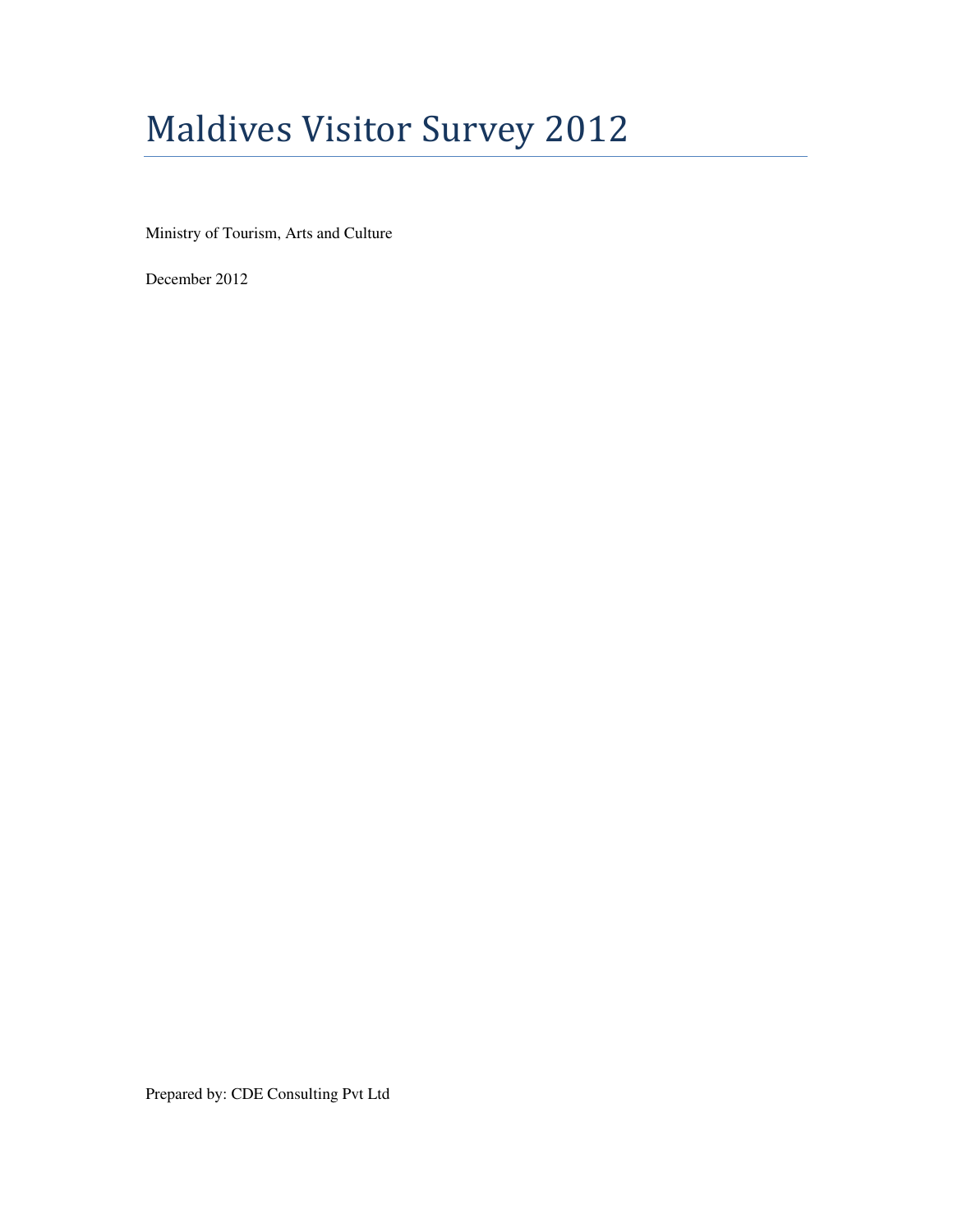# **Table of Contents**

| $\mathbf{1}$ |  |
|--------------|--|
| 1.1          |  |
| 2            |  |
| 2.1          |  |
| 2.1.1        |  |
| 2.2          |  |
| 2.2.1        |  |
| 2.3          |  |
| 2.3.1        |  |
| 2.3.2        |  |
| 2.4          |  |
| 2.4.1        |  |
| 2.5          |  |
| 2.5.1        |  |
| 2.5.2        |  |
| 2.5.3        |  |
| 2.5.4        |  |
| 2.5.5        |  |
| 2.6          |  |
| 2.6.1        |  |
| 2.6.2        |  |
| 2.6.3        |  |
| 2.7          |  |
| 2.7.1        |  |
| 2.7.2        |  |
| 2.7.3        |  |
| 2.7.4        |  |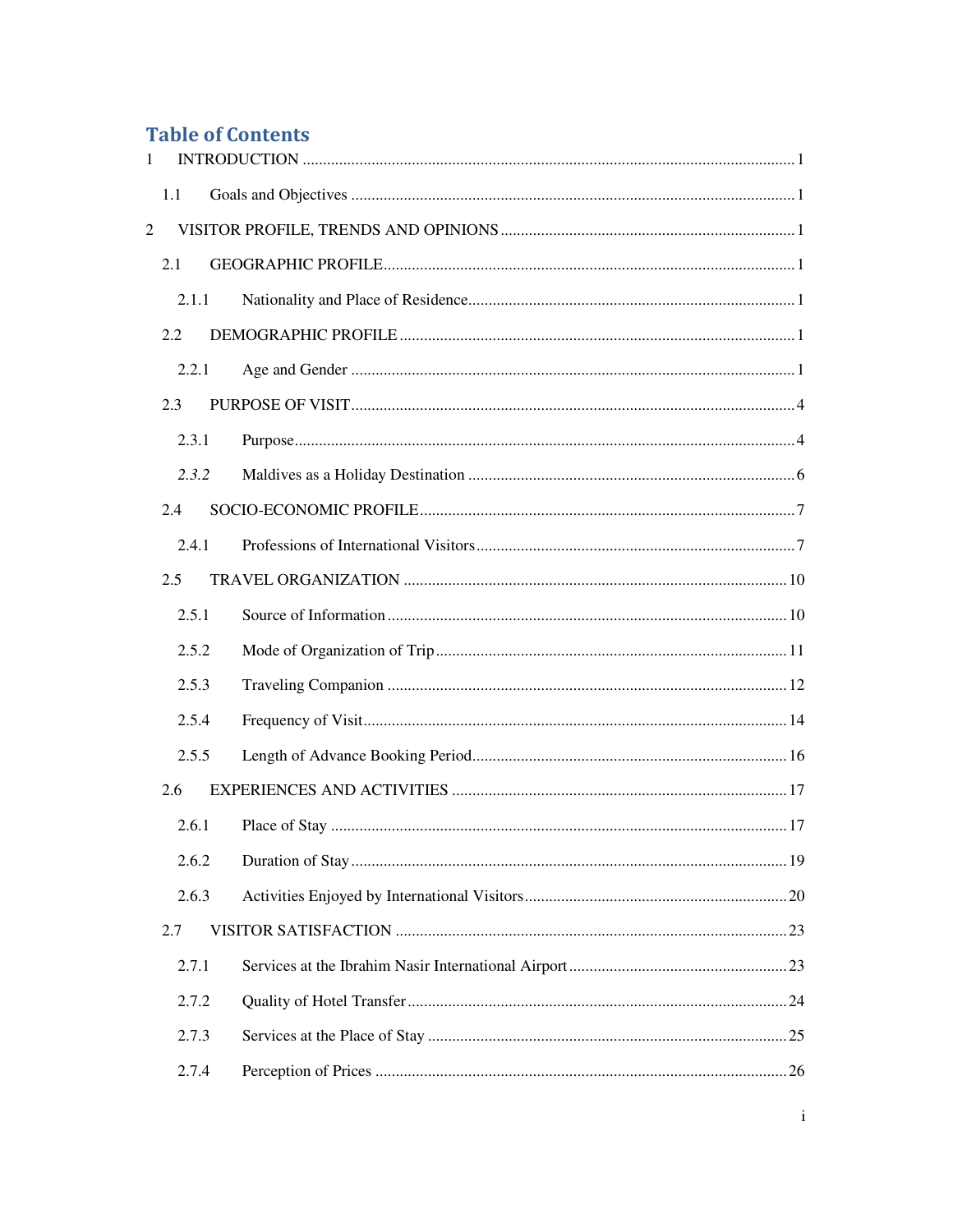| 2.8   |  |
|-------|--|
| 2.8.1 |  |
| 2.8.2 |  |
|       |  |
| 284   |  |
|       |  |

# List of Figures

| ii |
|----|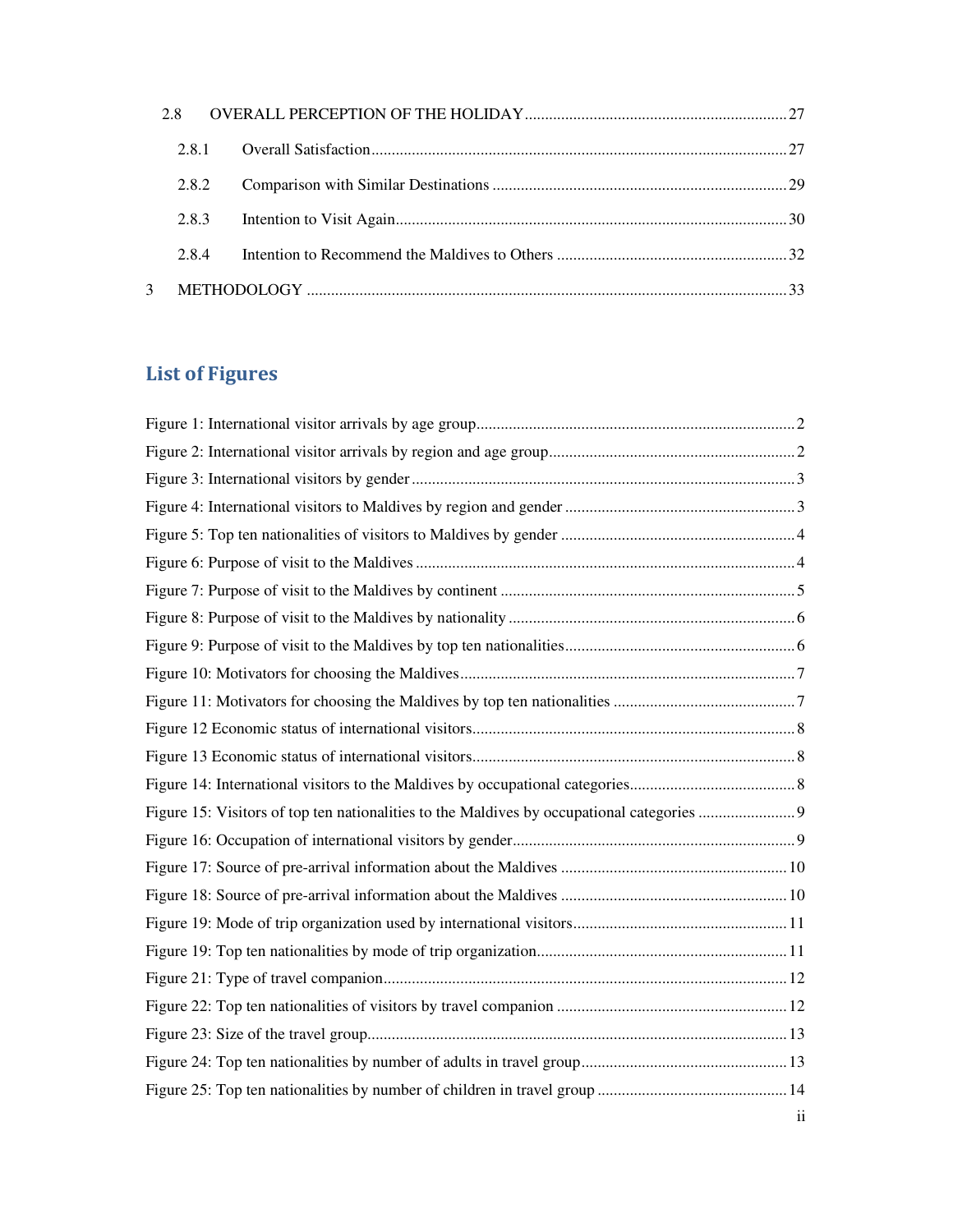| Figure 31: Duration of advance booking of holiday by visitors of top ten nationalities 17              |  |
|--------------------------------------------------------------------------------------------------------|--|
|                                                                                                        |  |
| Figure 33: Type of accommodation selected by international visitors of top ten nationalities 18        |  |
|                                                                                                        |  |
| Figure 35: Types of meal-plan chosen by international visitors of top ten nationalities  19            |  |
|                                                                                                        |  |
| Figure 37: Number of nights spent in the Maldives by visitors of top ten nationalities 20              |  |
|                                                                                                        |  |
|                                                                                                        |  |
|                                                                                                        |  |
|                                                                                                        |  |
|                                                                                                        |  |
|                                                                                                        |  |
| Figure 44 Ratings on services provided at the Ibrahim Nasir International Airport24                    |  |
|                                                                                                        |  |
|                                                                                                        |  |
|                                                                                                        |  |
|                                                                                                        |  |
|                                                                                                        |  |
| Figure 50 Percentage of International Visitors who visited island destinations similar to Maldives  29 |  |
|                                                                                                        |  |
|                                                                                                        |  |
|                                                                                                        |  |
| Figure 54: Number of visitors who will recommend the Maldives to others as a holiday destination. 32   |  |
| Figure 55: Visitors of top ten nationalities who will recommend the Maldives to others as a holiday    |  |
|                                                                                                        |  |

# List of Tables

|--|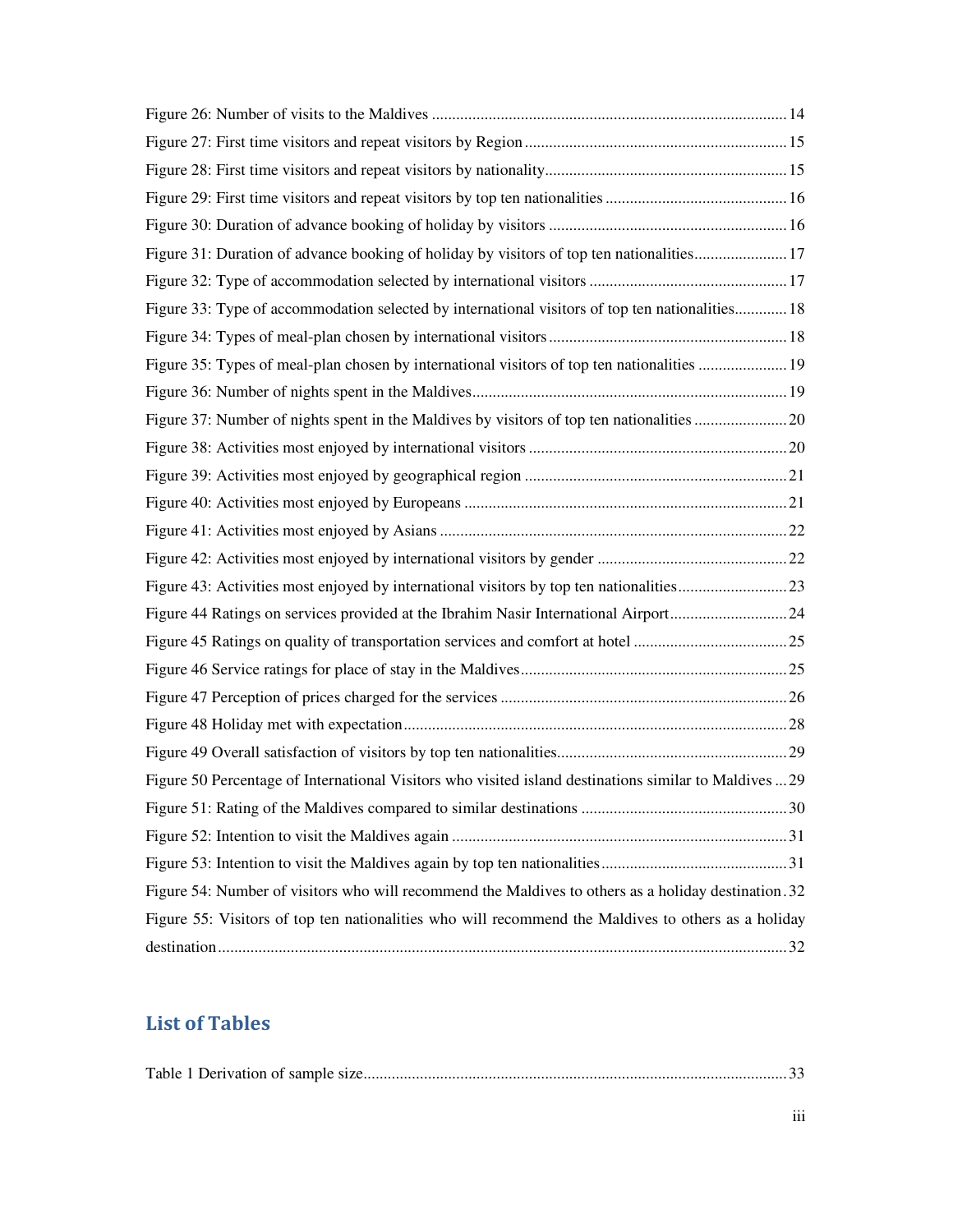# **1 INTRODUCTION**

This is the fourth report in the series Tourist Profile and Opinion Survey of the Maldives conducted by Ministry of Tourism, Arts and Culture. In order to enhance the coverage of the survey, the name has been changed to Maldives Visitor Survey. This survey is undertaken as part of the efforts to improve the quality of tourism services in the Maldives. These reports are published with the aim of providing a useful resource for industry managers as well as policy makers.

Previous reports of the series were published in 1999, 2004, 2008 and 2011.

The project of conducting the Maldives Visitor Survey, processing the data and compilation of the report was out sourced to Commerce, Development and Environment Pvt Ltd (CDE Pvt Ltd) through a public tender process. Hence, this report is compiled and prepared by CDE Pvt Ltd based on the data collected and with the guidance of Ministry of Tourism, Arts and Culture.

# *1.1 Goals and Objectives*

The primary goal of the Maldives Visitor Survey 2012 is to contribute to the efforts to enhance the tourism industry in the Maldives by providing those in industry and government with a resource which details the characteristics, preferences and expectations of tourists who visit the Maldives. This report will also seek to identify deviations from the last two surveys reports published in 2008 and 2011 wherever possible. In addition, the report will provide breakdown of responses of the top ten nationalities of the survey where possible. The key areas studied in this report are:

- demographic, economic, social, and geographic profile of tourists who visit the Maldives;
- opinions of tourists about their place of stay in the Maldives; services and facilities; modes of travel to the Maldives;
- sources of information about the Maldives as a tourist destination;
- patterns of visit; perceptions of value for money; holiday preferences and interests.
- tourist expenditure in the Maldives.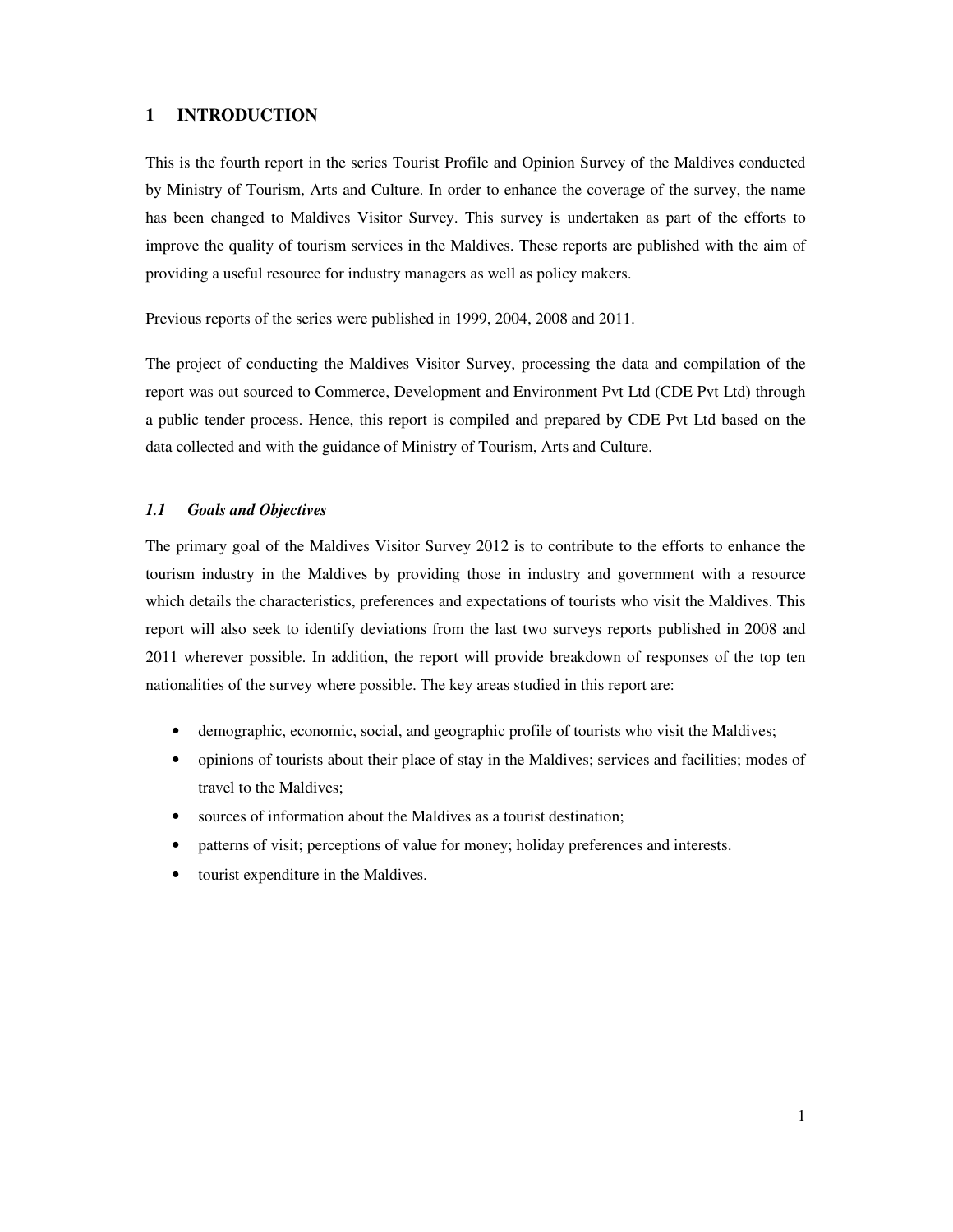# **2 VISITOR PROFILE, TRENDS AND OPINIONS**

# *2.1 GEOGRAPHIC PROFILE*

#### 2.1.1 Nationality and Place of Residence

Europe was the largest source of visitors to the Maldives (57.7%) by region in 2011 while the second largest regional group was Asia (37.5%) (Tourism Statistics 2011). The largest inbound market for tourist arrival by country in 2011 was China (21.3%), followed by Britain (11.2%), Germany (9.7%), Italy (8.9%), and France (6.4%) (Tourism Statistics 2011). With 118,961 arrivals China became the first non-European market to be the top leading market to the Maldives at the end of 2010. China's arrival increased to 198,655 by the end of 2011.

In October 2012, when the Maldives Visitor Survey was conducted, 49.3% of arrivals were from Europe and 44.1% of arrivals were from Asia and the Pacific (Tourism Statistics 2011). China was the largest inbound market with 28.5% in the month of October 2012. Germany (11.5%) was the second largest inbound market of international visitors followed by Britain (9.4%), France (4.1%) and Italy (4.0%).

#### *2.2 DEMOGRAPHIC PROFILE*

#### 2.2.1 Age and Gender

Majority of international visitors (48%) who responded to the survey are in the 25 to 34 years age group (Figure 1). The second highest age group is 35-44 years (19%), closely followed by 45-54 years  $(16\%)$  age group.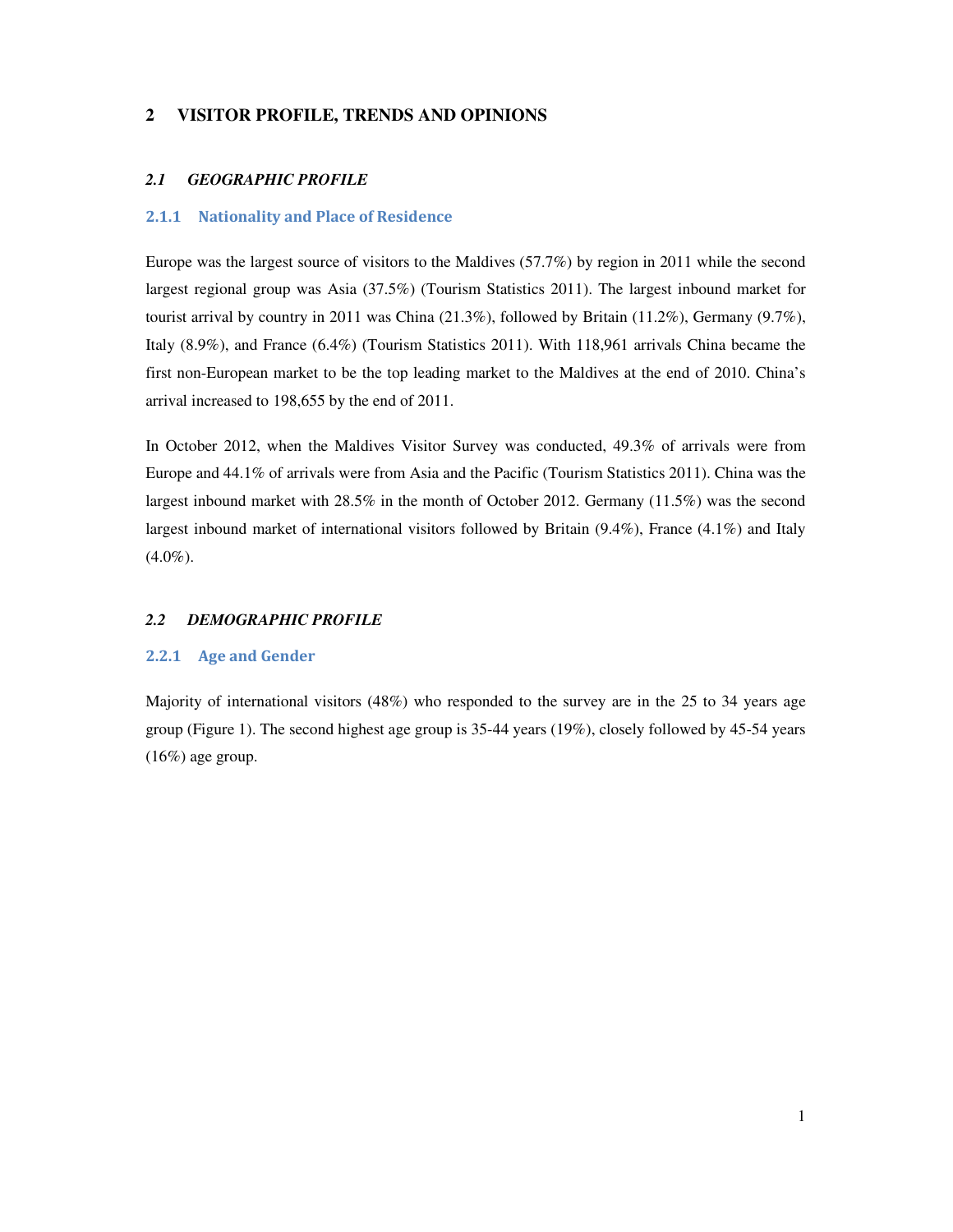

#### **Figure 1: International visitor arrivals by age group**

In the 25-34 years age group, majority of visitors are from Asia (68%) and Middle East (61%) (Figure 2). Of the 35-44 years age group, are from Africa (40%) and Oceania (32%). In the 45-54 years age group, most visitors are from Europe (22%) and Oceania (14%).



#### **Figure 2: International visitor arrivals by region and age group**

The number of male tourists  $(52%)$  who responded to the survey is greater than females  $(44%)$ (Figure 3).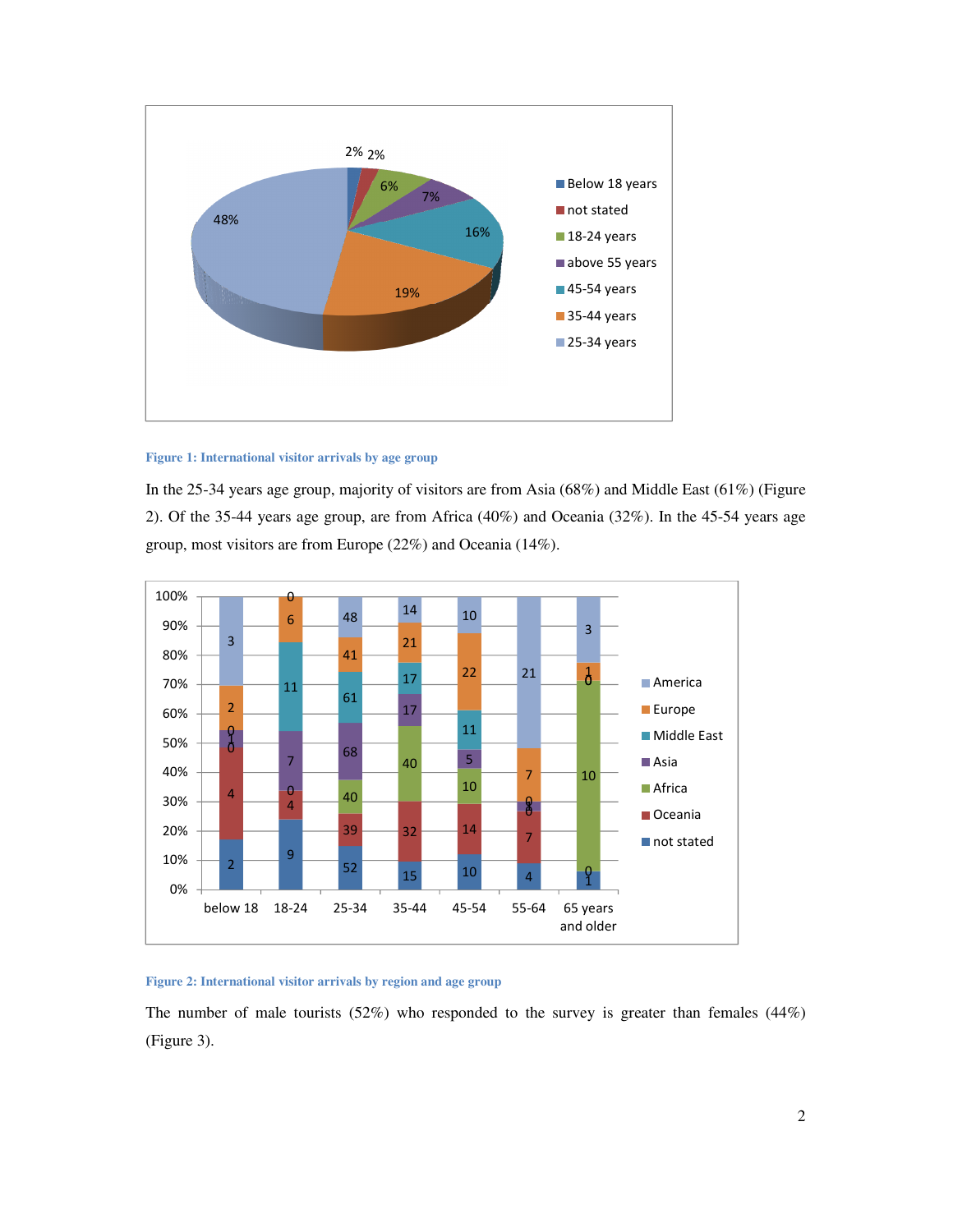

#### **Figure 3: International visitors by gender**

In 2012, greatest gender disparity is found in Oceania with 68% arrivals being male and 32% females (Figure 4). Among the participants, there are equal numbers of male and female arrivals from Africa.





Figure 5 provides visitors from top ten nationalities by gender.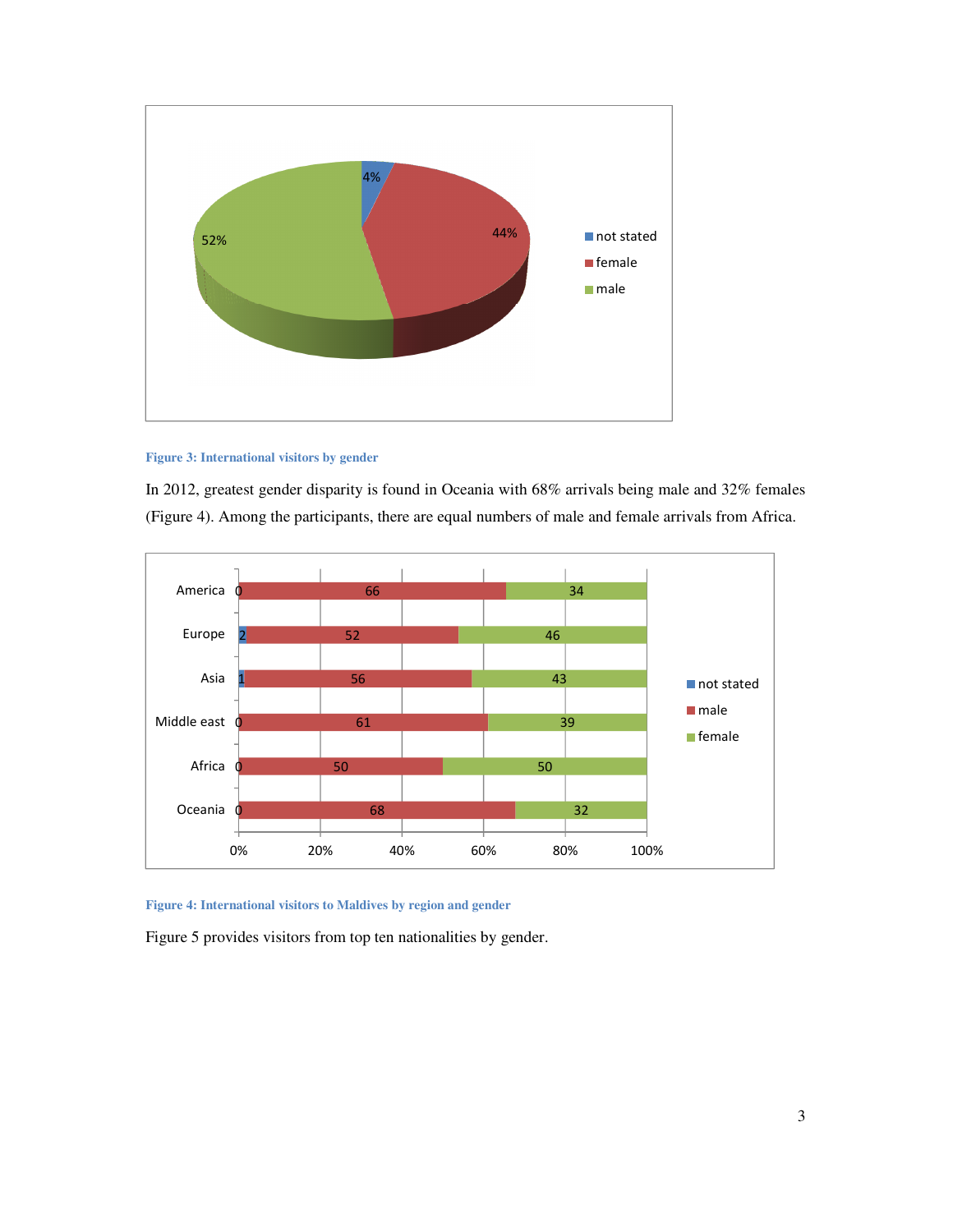

**Figure 5: Top ten nationalities of visitors to Maldives by gender** 

# *2.3 PURPOSE OF VISIT*

# 2.3.1 Purpose

The main reason visitors come to Maldives is honeymoon (42%). The second most popular reason is health & wellness (18%) closely followed by diving (17%) (Figure 6).



### **Figure 6: Purpose of visit to the Maldives**

Honeymoon is the main purpose of visit among all regions. Of the visitors, 70% of visitors from Middle East, 65% from Asia and 50% from Africa region cited honeymoon as their primary purpose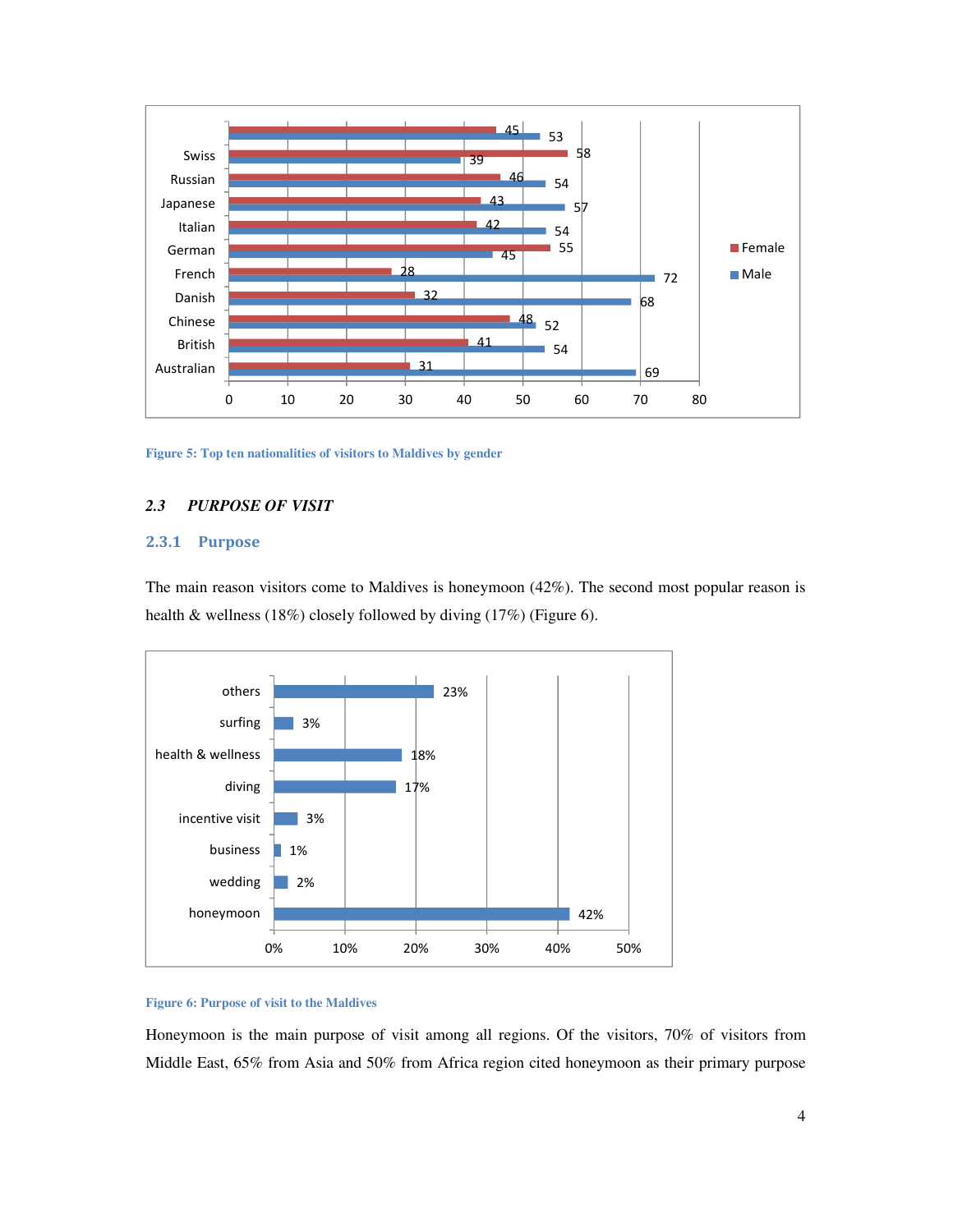of visit to the Maldives (Figure 7). About 20% of European visitors stated health and wellness as the main purpose of visit. Diving is given as a main purpose of visit by 20% of Europeans.



### **Figure 7: Purpose of visit to the Maldives by continent**

Of the European visitors, 34% British, 48% French and 33% Italian cited honeymoon as their main purpose of visit (Figure 8). Germans (32%) indicated health and wellness as main purpose of visit while Swiss (39%) stated diving as the main purpose of visiting the Maldives.

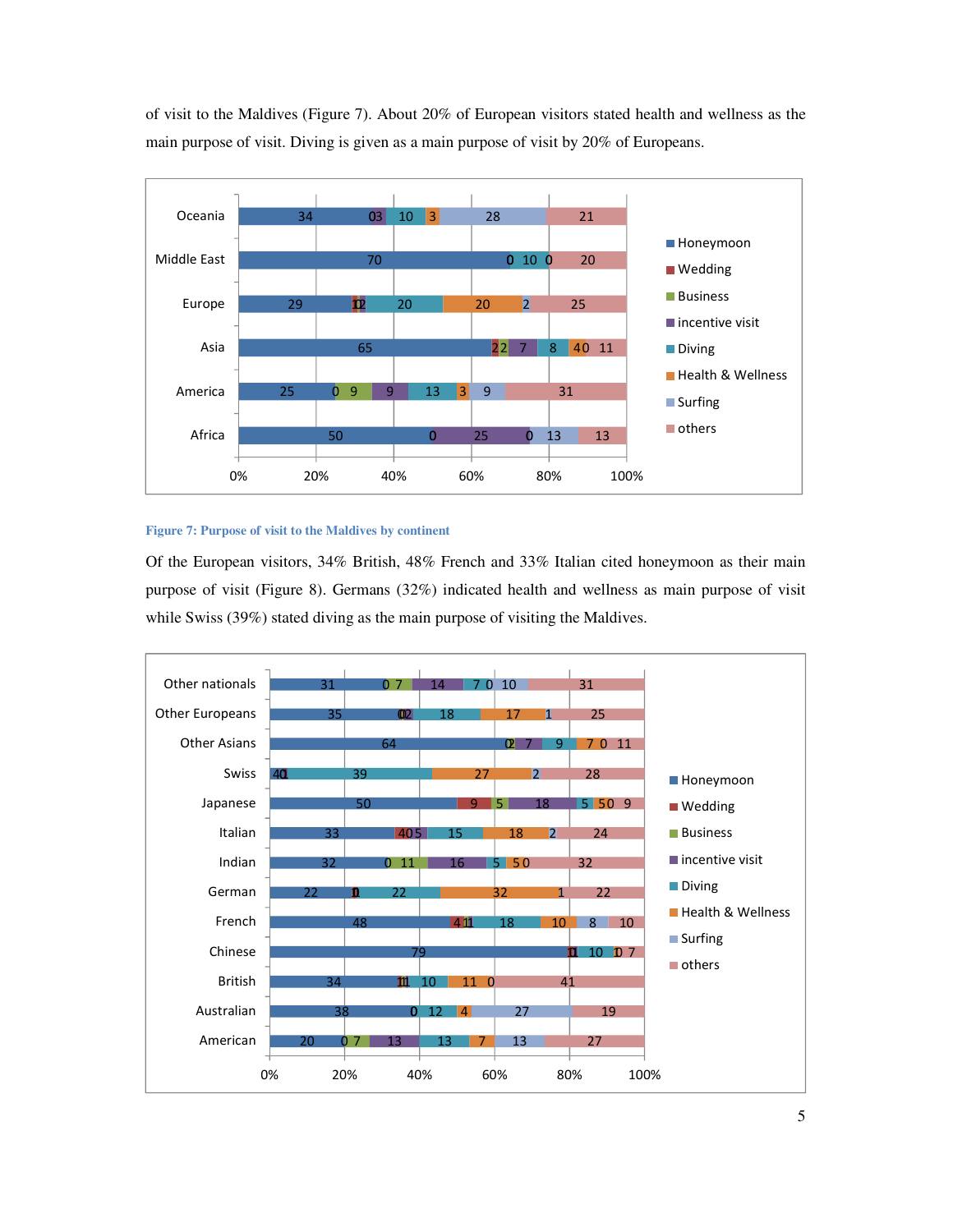#### **Figure 8: Purpose of visit to the Maldives by nationality**

Of the Asian visitors, 79% Chinese, 50% Japanese and 32% Indians stated honeymooning as their main purpose of visit.



Figures 9 shows purpose of visit by top ten nationalities.

**Figure 9: Purpose of visit to the Maldives by top ten nationalities** 

# 2.3.2 Maldives as a Holiday Destination

The main reason for choosing the Maldives is the beach (49%) (Figure 10). Underwater beauty (42%) is the second most popular motive for selecting the Maldives. Uniqueness (28%, reputation (25%) and peacefulness (23%) are also popular motivators for choosing to visit Maldives.

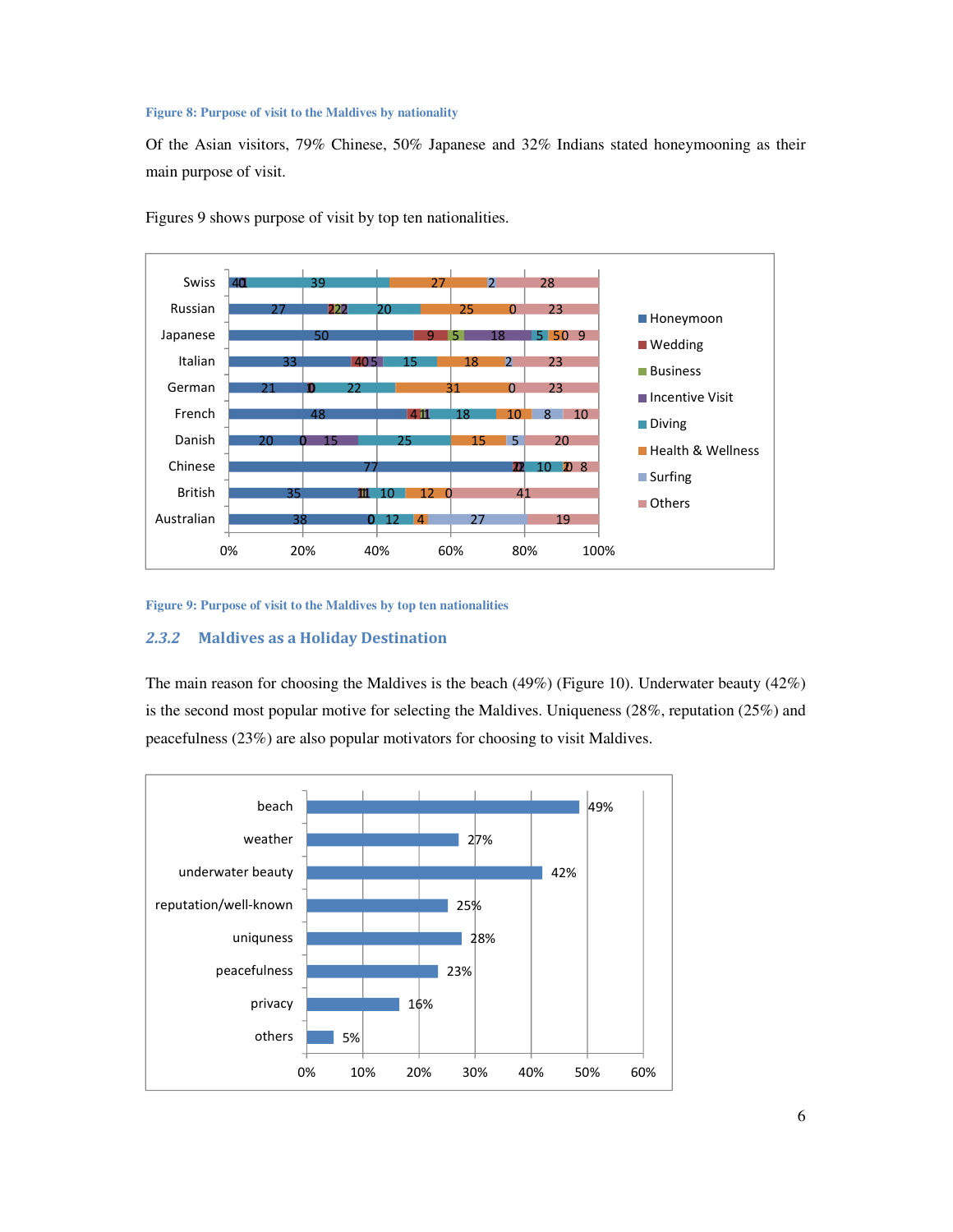**Figure 10: Motivators for choosing the Maldives** 

Figure 11 details the main reasons why Maldives is chosen as a holiday destination for the top ten nationalities.



**Figure 11: Motivators for choosing the Maldives by top ten nationalities** 

# *2.4 SOCIO-ECONOMIC PROFILE*

# 2.4.1 Professions of International Visitors

Majority of international visitors (85%) are employed (Figure 12). In the survey, six per cent did not state their economic status.

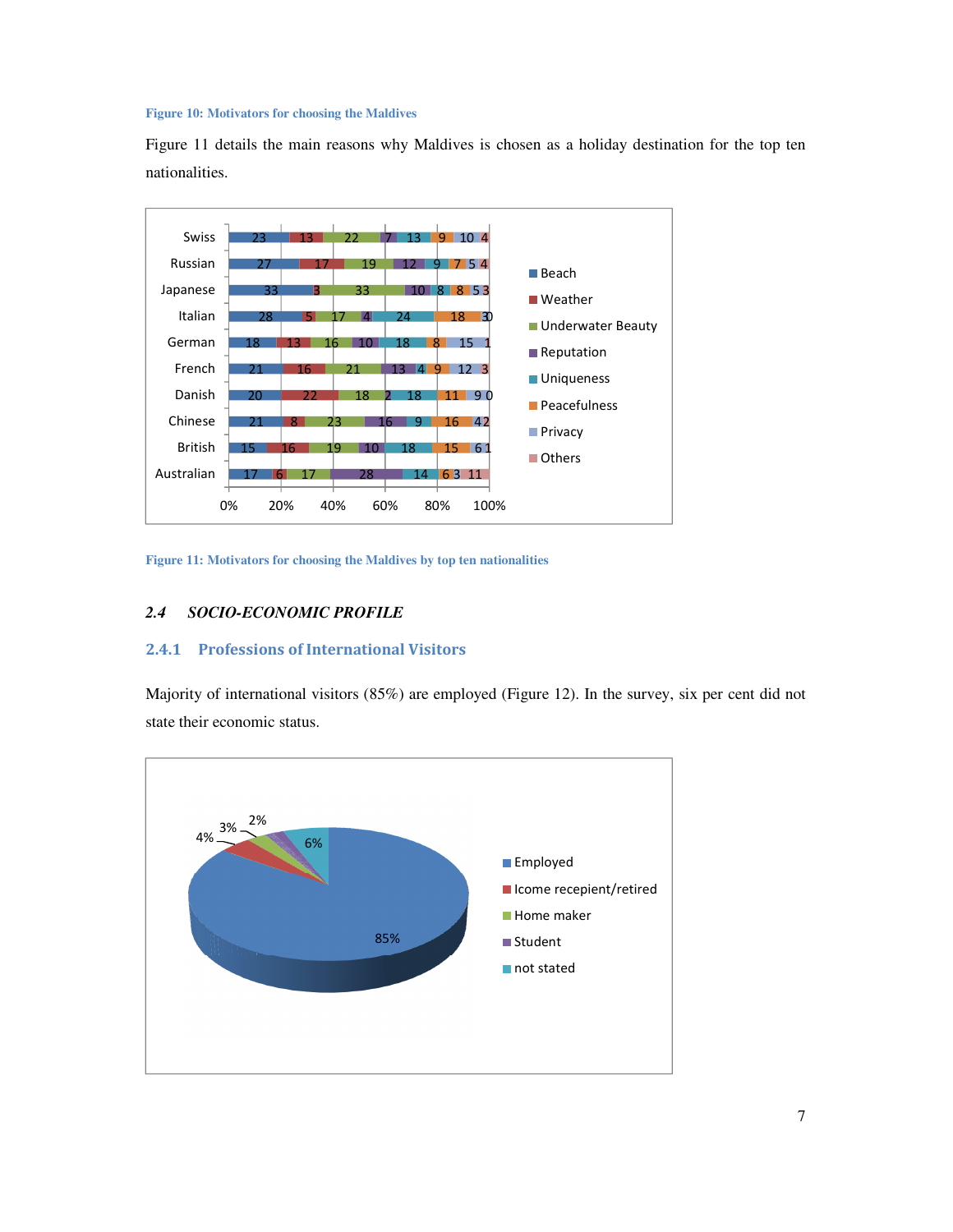#### **Figure 12 Economic status of international visitors**

Economic status of the top ten nationalities is given in Figure 13.



#### **Figure 13 Economic status of international visitors**

Professionals (33%) account for the largest proportion of international visitors to the Maldives (Figure 14). Second largest category of occupation is legislators (17%), closely followed by clerks (16%).



**Figure 14: International visitors to the Maldives by occupational categories**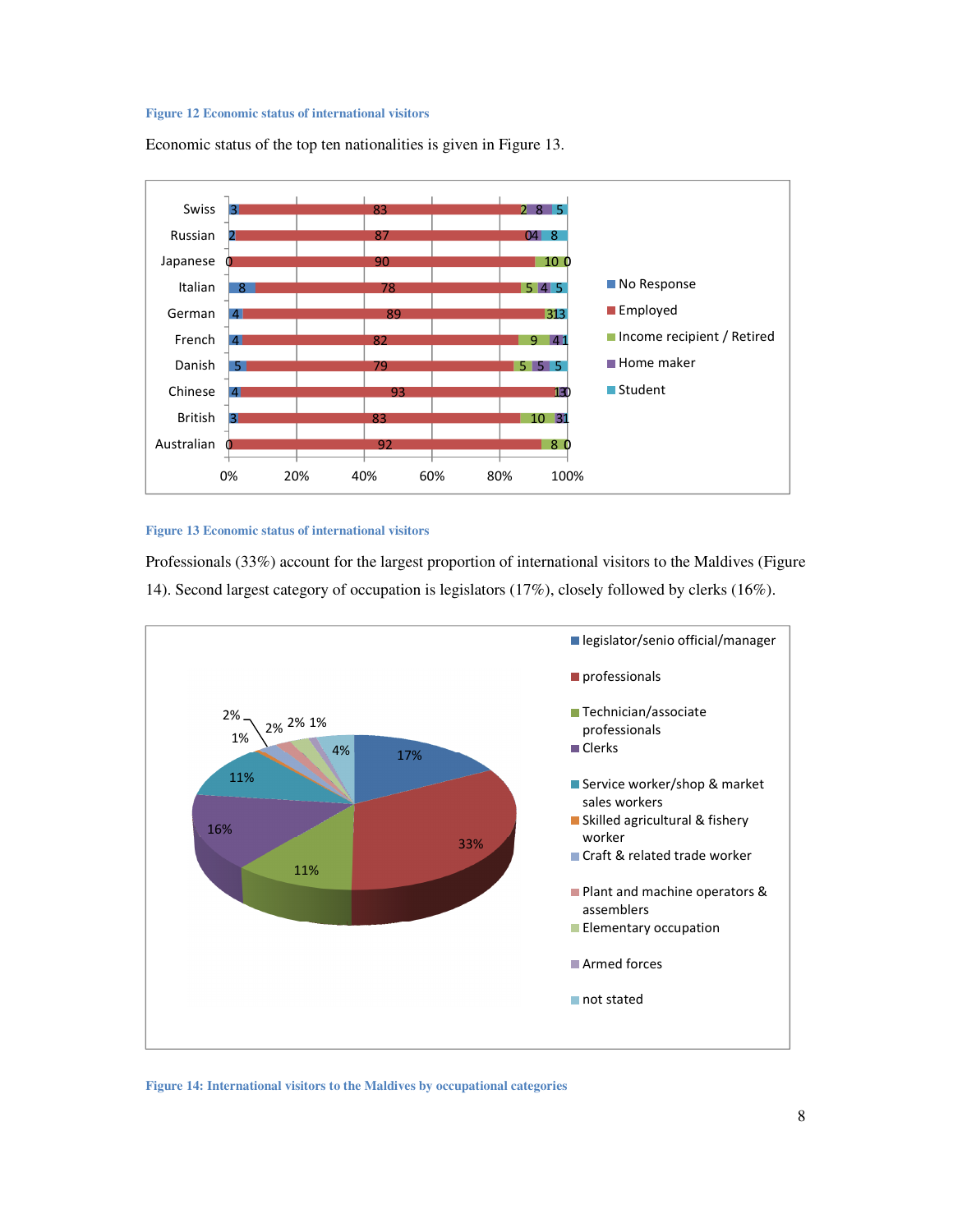

Occupational categories of the top ten markets are depicted in Figure 15.

#### **Figure 15: Visitors of top ten nationalities to the Maldives by occupational categories**

Gender disparity is highest among plant and machine operators  $\&$  assemblers (88% males to 6%) females), armed forces (78% males to 22% females) and craft & related trade worker (67% males to 24% females) (Figure 16). The percentage of females workers is higher than male in the categories of clerks (39% males to 61% females) and elementary occupation (38% males to 52% females).



**Figure 16: Occupation of international visitors by gender**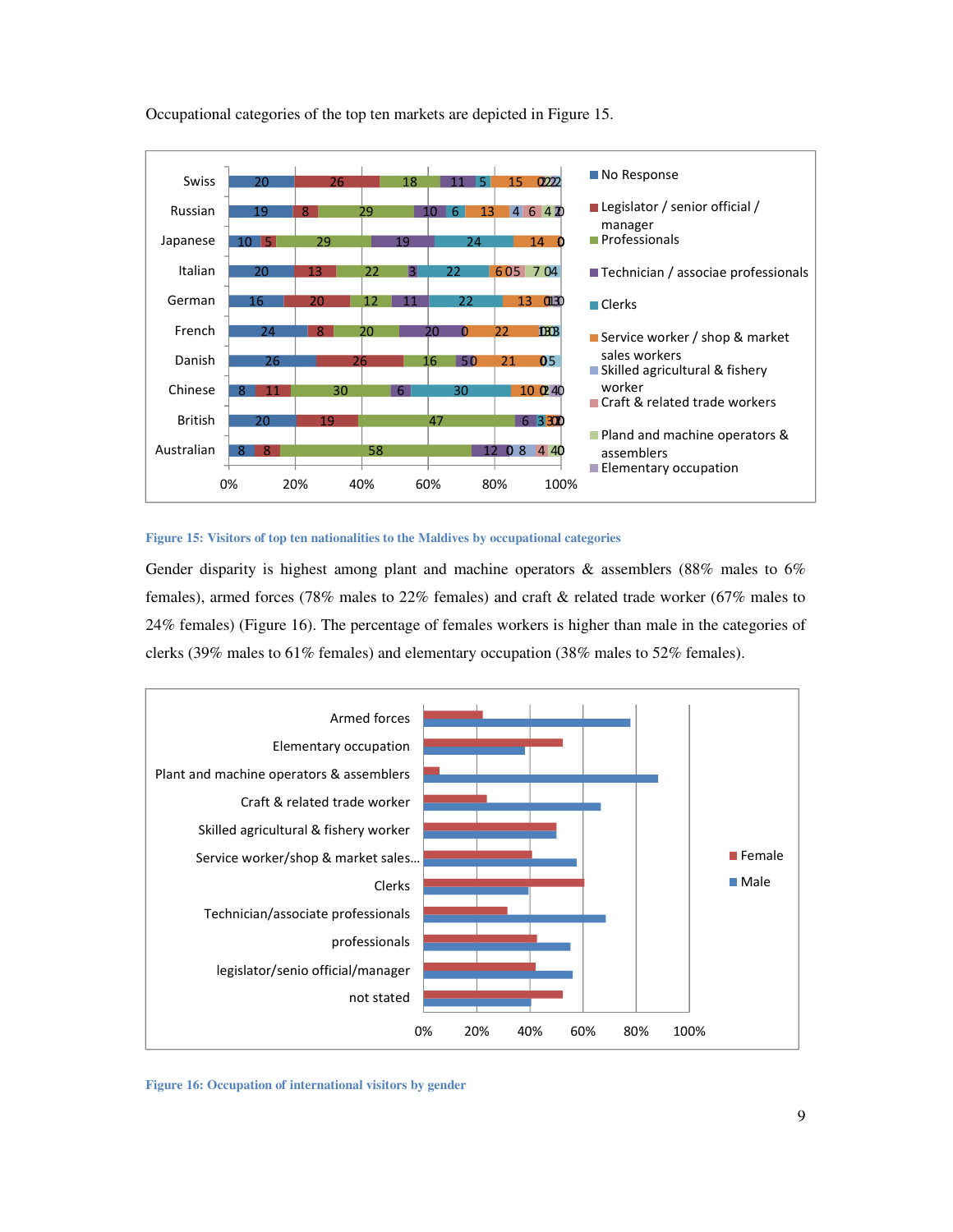# *2.5 TRAVEL ORGANIZATION*

#### 2.5.1 Source of Information

The most common source of information about the Maldives for international visitors is the internet (45%) followed by word of mouth (41%) (Figure 17). Out of the total number of respondents,  $22\%$ indicated travel agents as the source of information.



#### **Figure 17: Source of pre-arrival information about the Maldives**

Figure 18 shows the sources of information about the Maldives for the top ten nationalities of visitors.



**Figure 18: Source of pre-arrival information about the Maldives**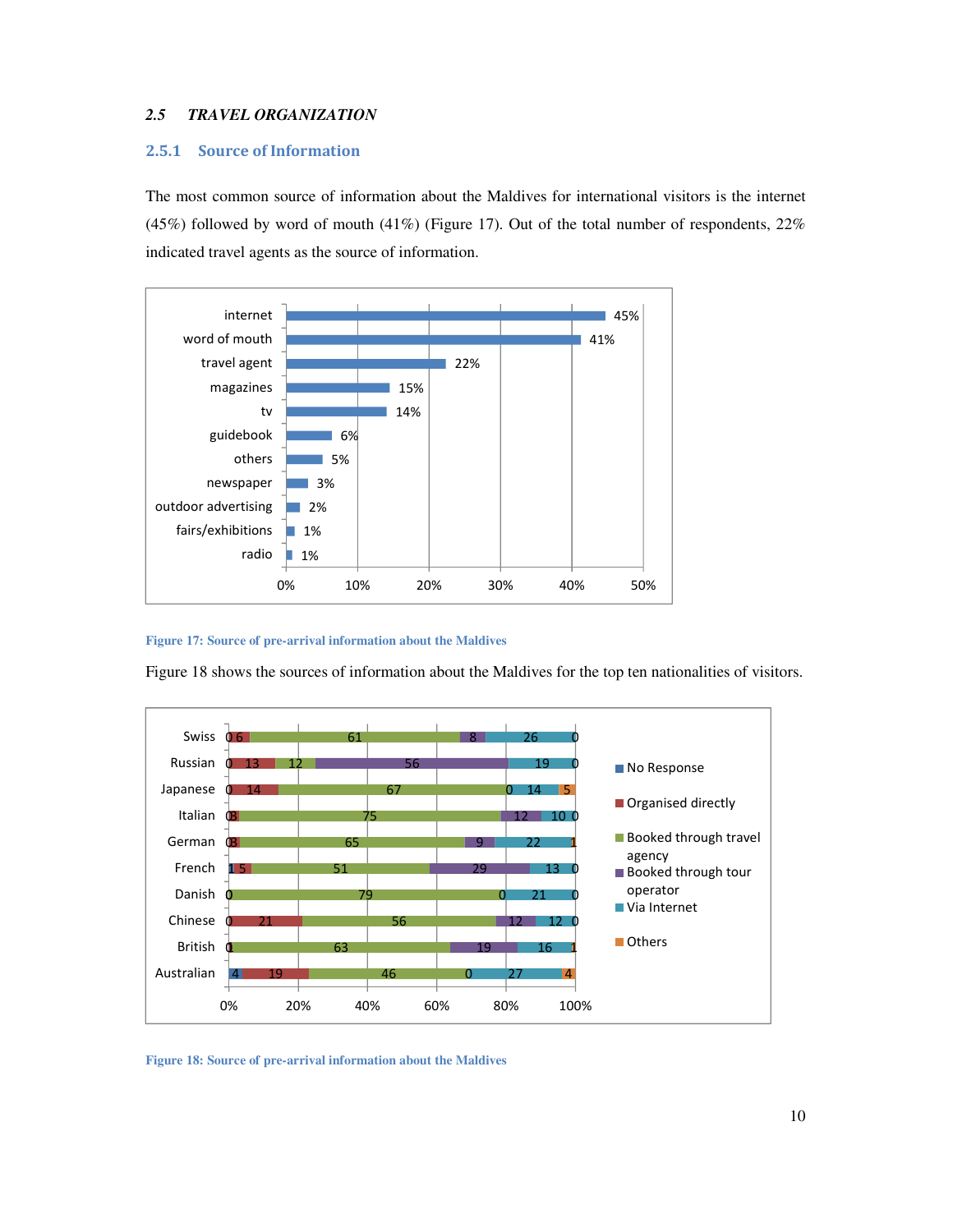## 2.5.2 Mode of Organization of Trip

Majority of the international visitors (56%) used travel agents to organize their trip to the Maldives. A total of 17% booked their holiday via the internet, 16% booked through tour operators and 10% organized directly (Figure 19).



**Figure 19: Mode of trip organization used by international visitors** 



Figure 20 shows how visitors of the top ten nationalities organized their rip to the Maldives.

**Figure 20: Top ten nationalities by mode of trip organization**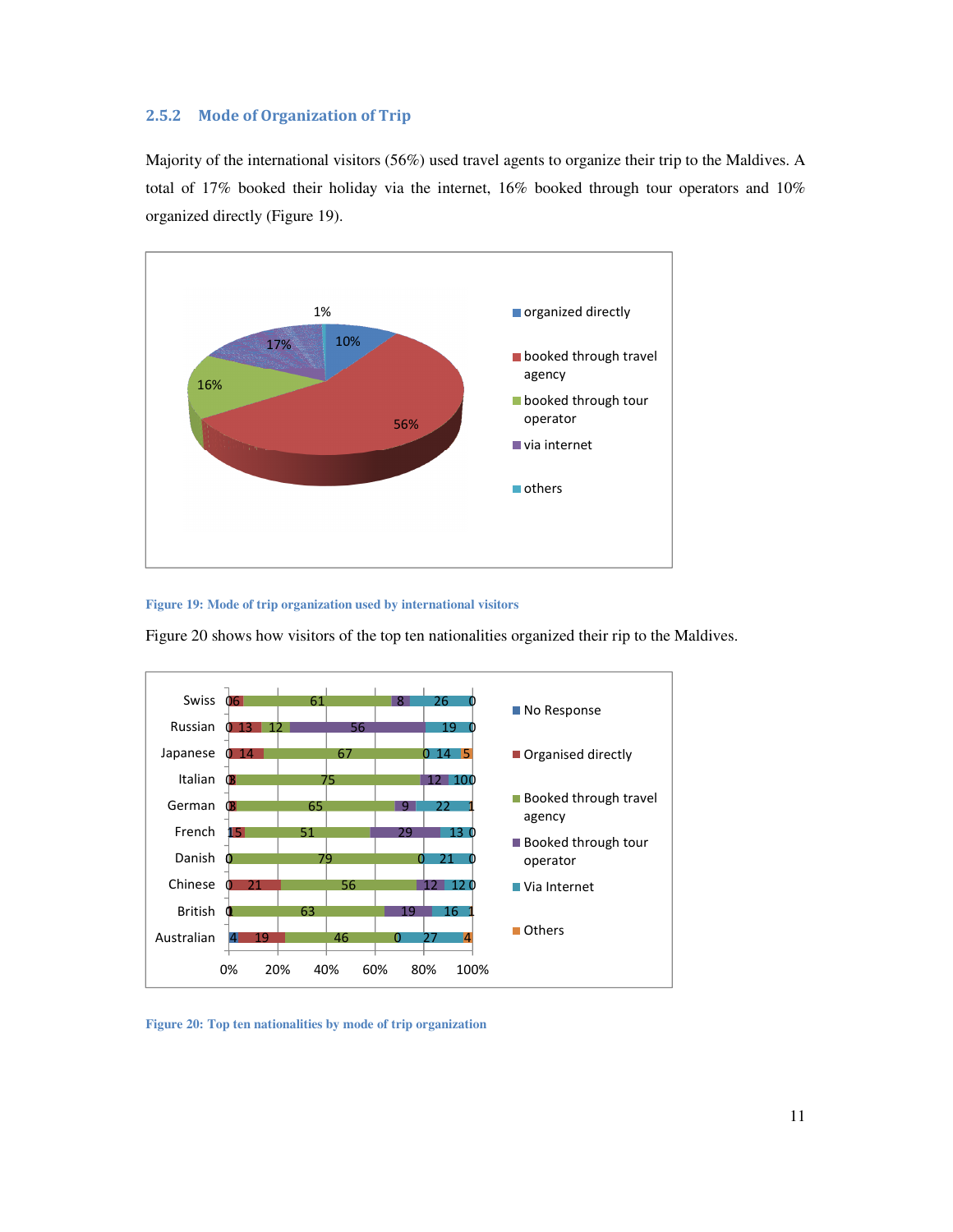# 2.5.3 Traveling Companion

Of all international visitors to the Maldives, majority (66%) travelled with a partner. Visitors that travelled as a family is the second largest category at 21%, followed by visitors that travelled with friends (8%) (Figure 21).





Travel companions of the top ten nationalities are detailed in Figure 22.



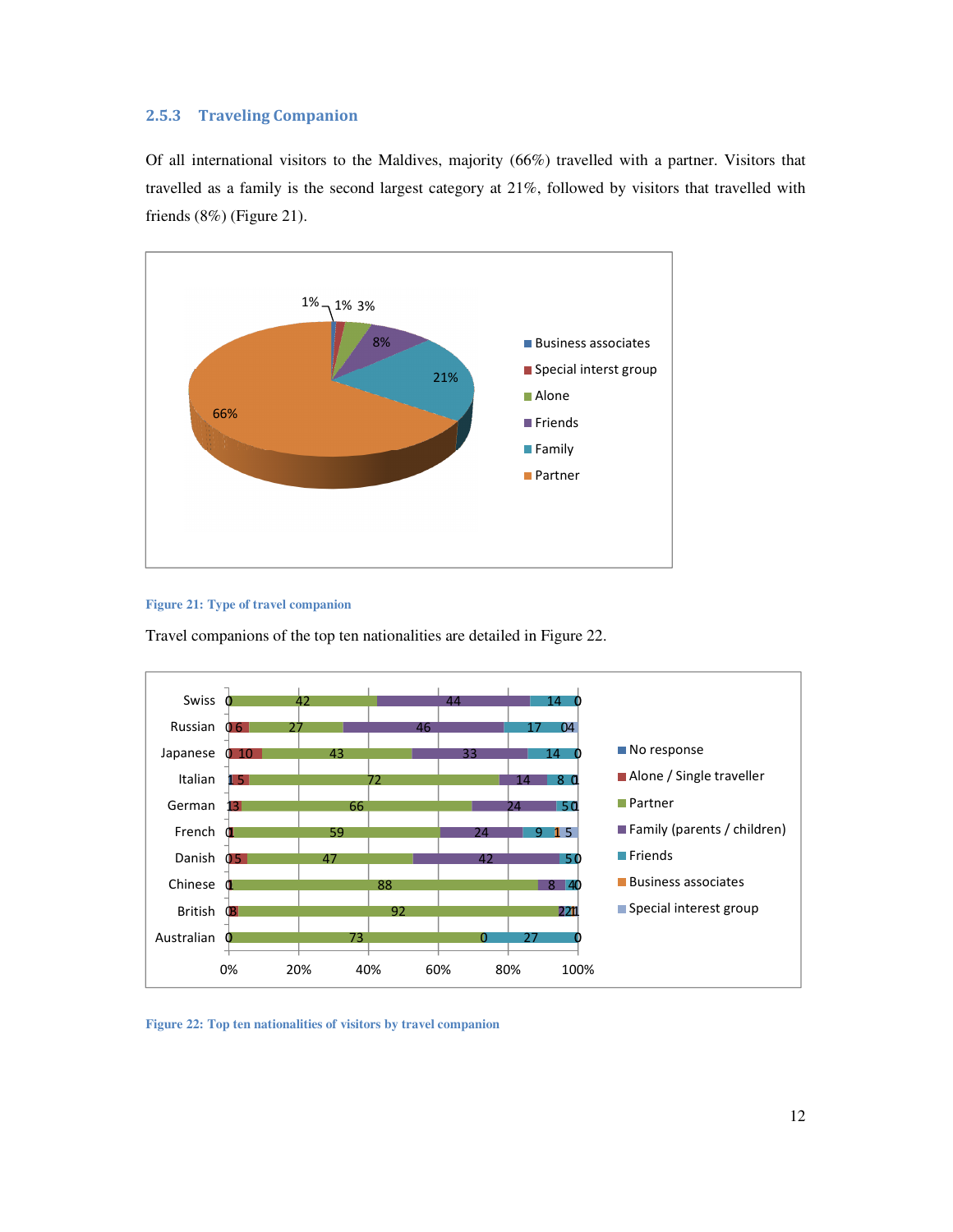In terms of size of travel group, 75% travelled in a group of two while 8% travelled in a group of 3-5 people and group of more than 6 people each (Figure 23). Majority on international visitors (89%) travelled without children while 10% travelled with 1-2 children.



#### **Figure 23: Size of the travel group**

Number of adult companions and child companions in the travel group of the top ten nationalities are shown in Figure 24 and Figure 25 respectively.



**Figure 24: Top ten nationalities by number of adults in travel group**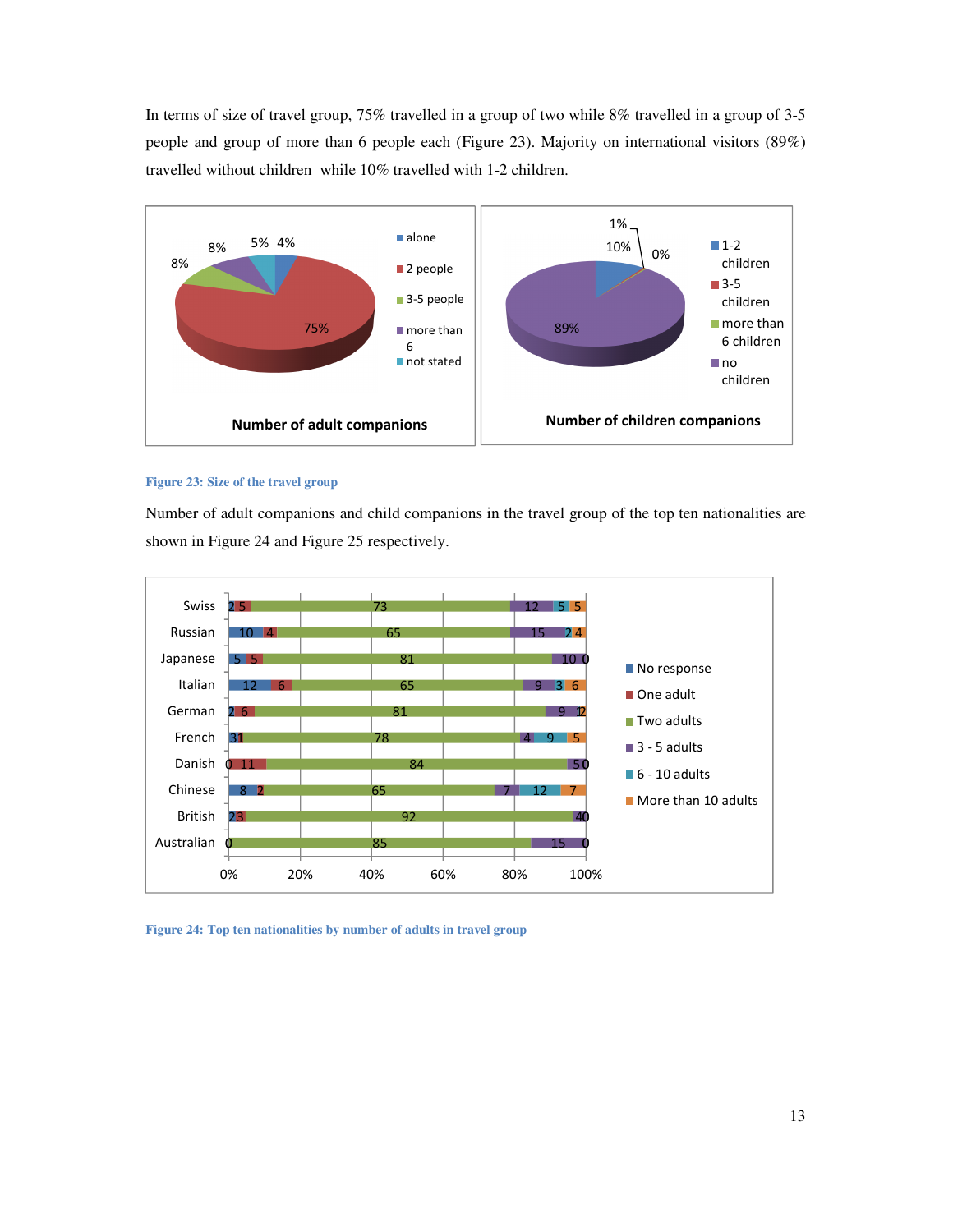

**Figure 25: Top ten nationalities by number of children in travel group** 

# 2.5.4 Frequency of Visit

Of the international visitors, 78% identified themselves as a first time visitor while 16% cited their visit as second to fifth visit to the Maldives (Figure 26).





Out of the 1,171 respondents, 255 were repeat visitors (22%) in 2012.

Majority of the repeat visitors are from Africa (30%), closely followed by Europe (29%) and Oceania (21%) (Figure 27).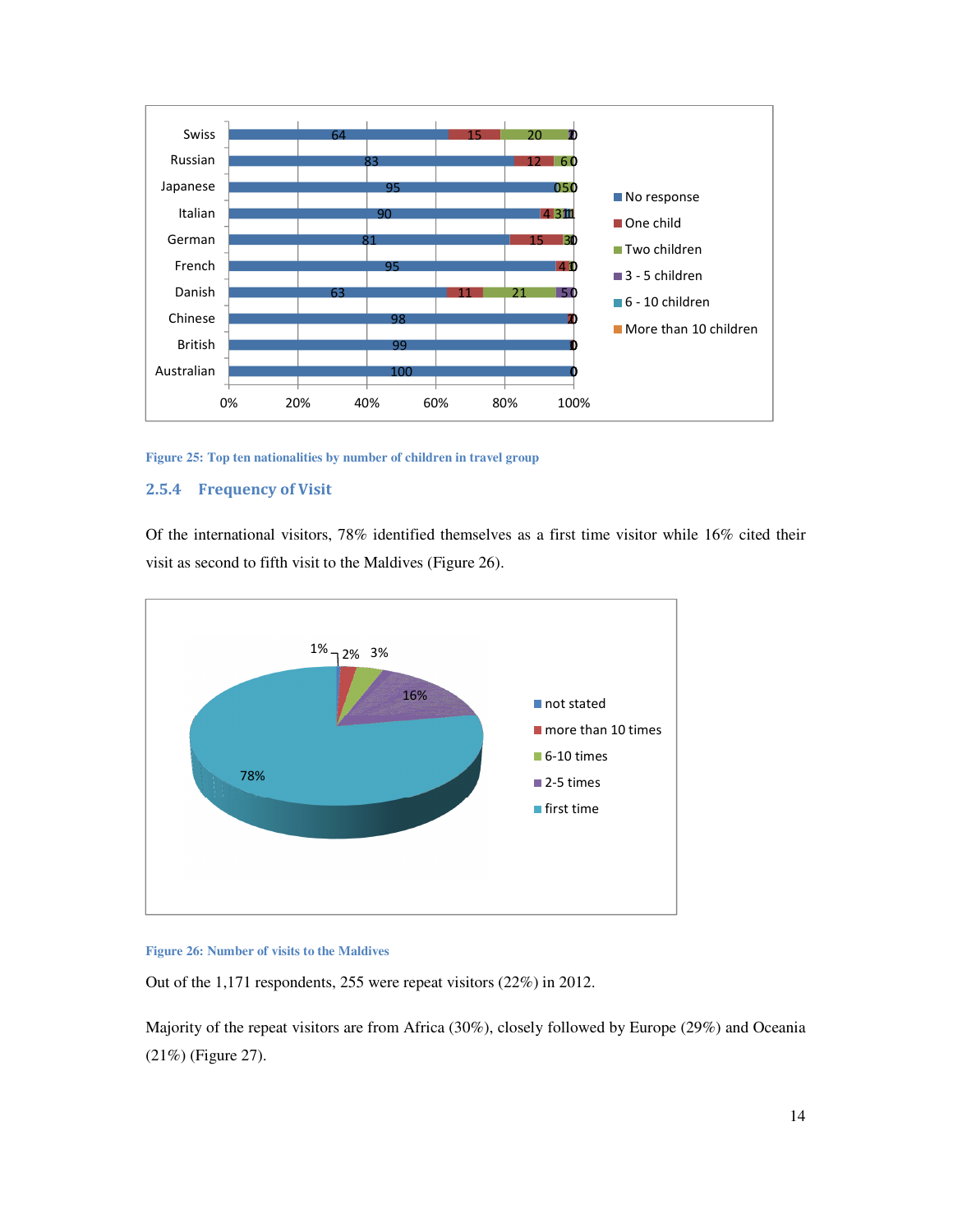

#### **Figure 27: First time visitors and repeat visitors by Region**

Of the European visitors to the Maldives, 59% Swiss, 31% British, 37% German and 30% Italians are repeat visitors (Figure 28). Of the Asian visitors, 28% Indians, 19% Japanese and 2% Chinese are repeat visitors.



#### **Figure 28: First time visitors and repeat visitors by nationality**

Figure 29 shows the proportion of first time and repeat visitors among the top ten nationalities.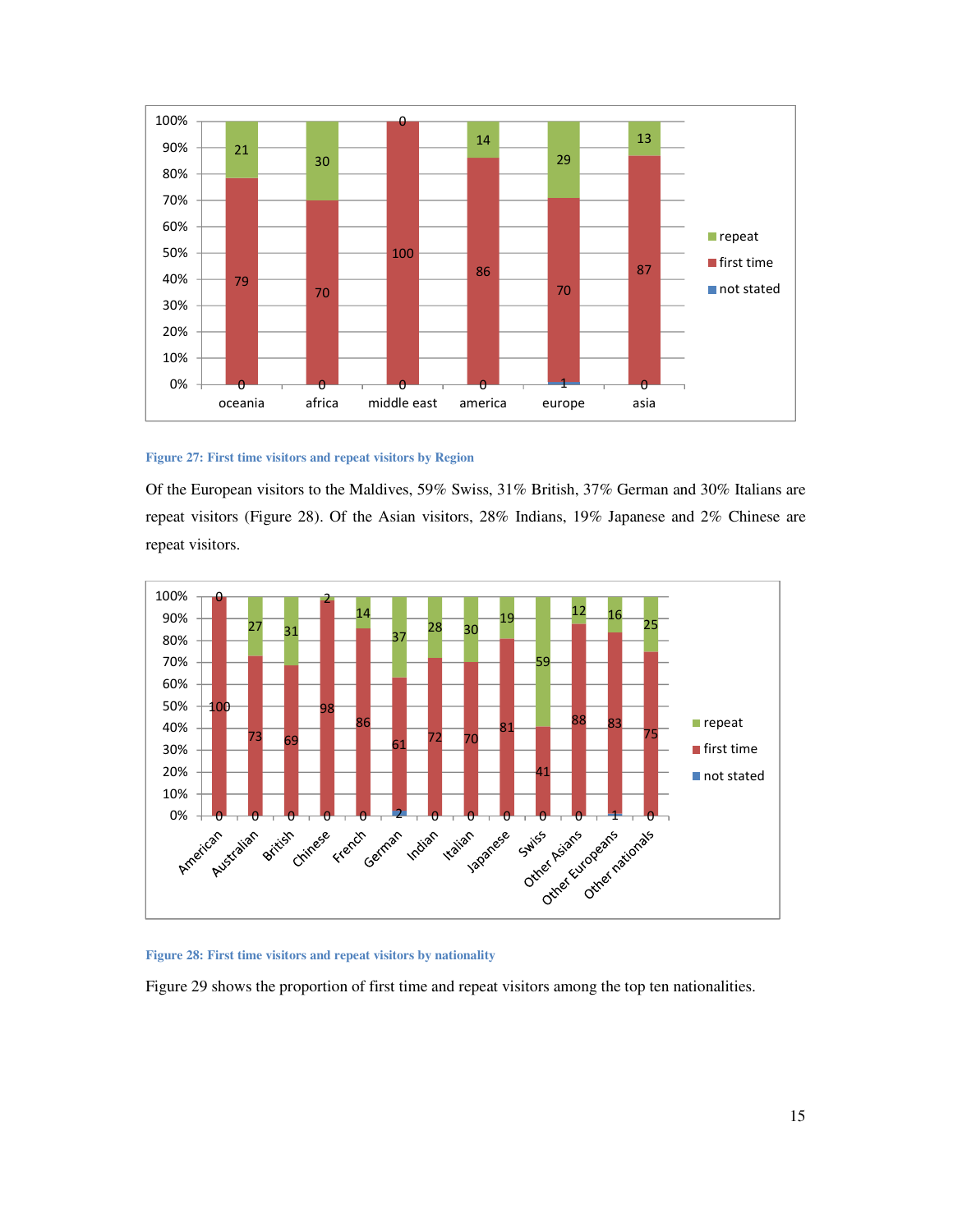



# 2.5.5 Length of Advance Booking Period

Most of the international visitors booked their holiday to the Maldives 3-5 months (27%) and 1-2 months (25%) in advance (Figure 30). Holiday was booked 6-12 months in advance by 19% and 2-4 weeks by 17% of the international visitors.



#### **Figure 30: Duration of advance booking of holiday by visitors**

Figure 31 gives the duration of advanced booking for the top ten nationalities.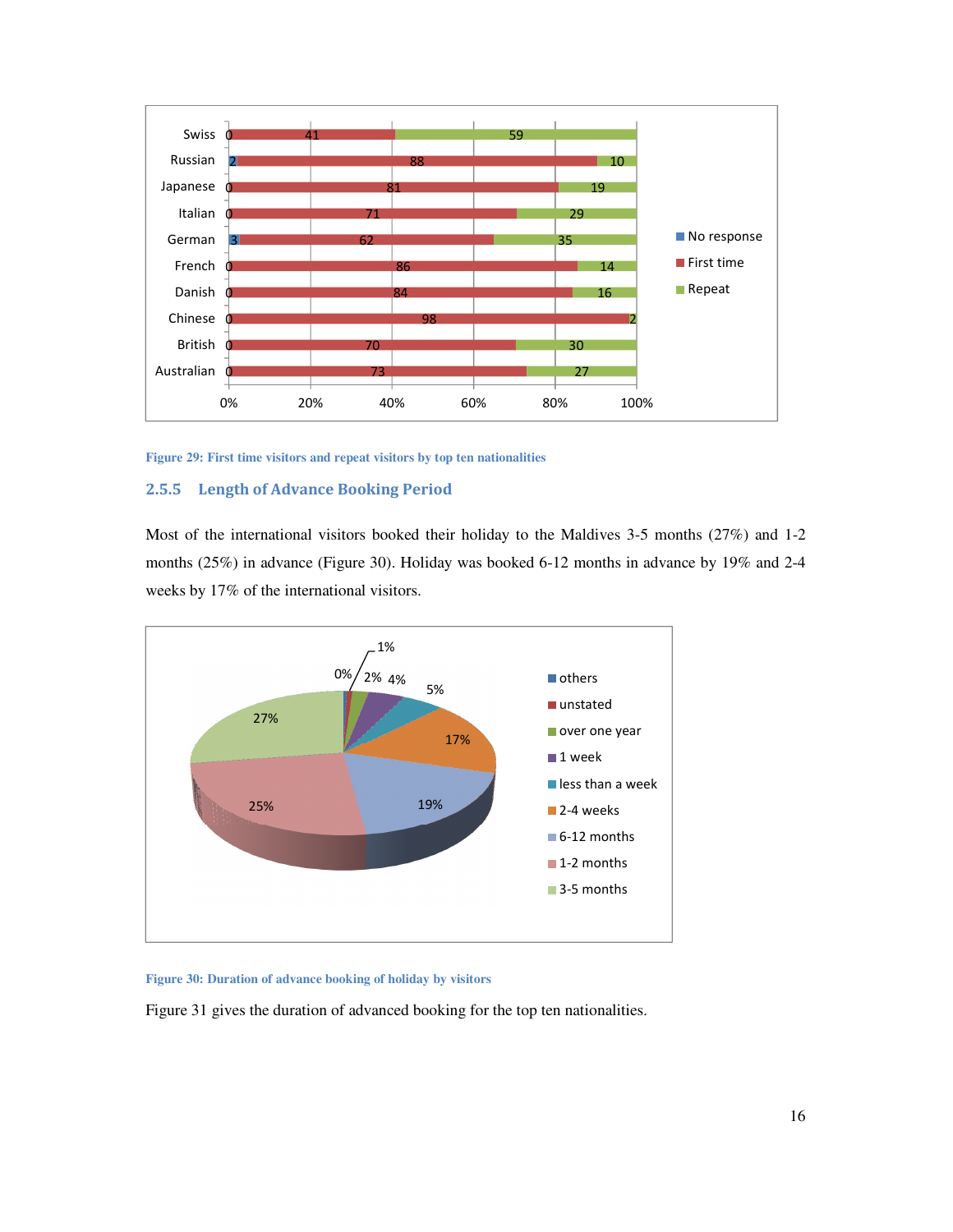

**Figure 31: Duration of advance booking of holiday by visitors of top ten nationalities** 

### *2.6 EXPERIENCES AND ACTIVITIES*

### 2.6.1 Place of Stay

The most popular type of accommodation is resort with 84% of visitors staying at a resort for the whole or part of their holiday in the Maldives (Figure 32). Hotel accommodation (11%) is the second most chosen type of accommodation followed yacht (safari vessels) at three per cent. Only one per cent stayed in guesthouses.



#### **Figure 32: Type of accommodation selected by international visitors**

Figure 33 provides choice of accommodation for the top ten nationalities.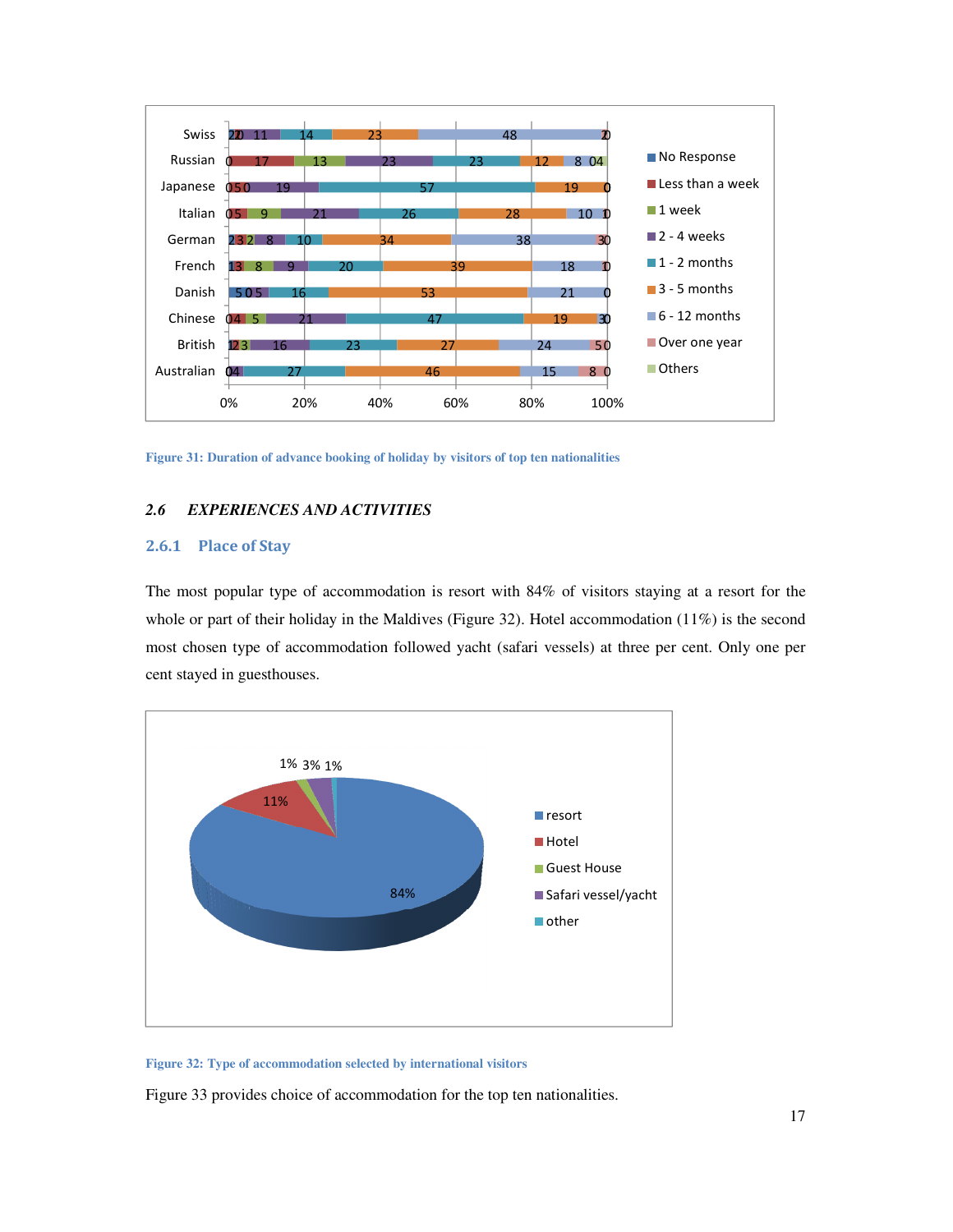

#### **Figure 33: Type of accommodation selected by international visitors of top ten nationalities**

Five different meal plans are offered to international visitors to the Maldives. Out of the total respondents to the survey, 43% chose all-inclusive (Figure 34). Full-board was chosen by 20% and half-board was preferred by 21%. About 14% selected bed and breakfast while only one per cent chose the room only plan.



#### **Figure 34: Types of meal-plan chosen by international visitors**

Meal plans selected by visitors of the top ten nationalities are given in Figure 35.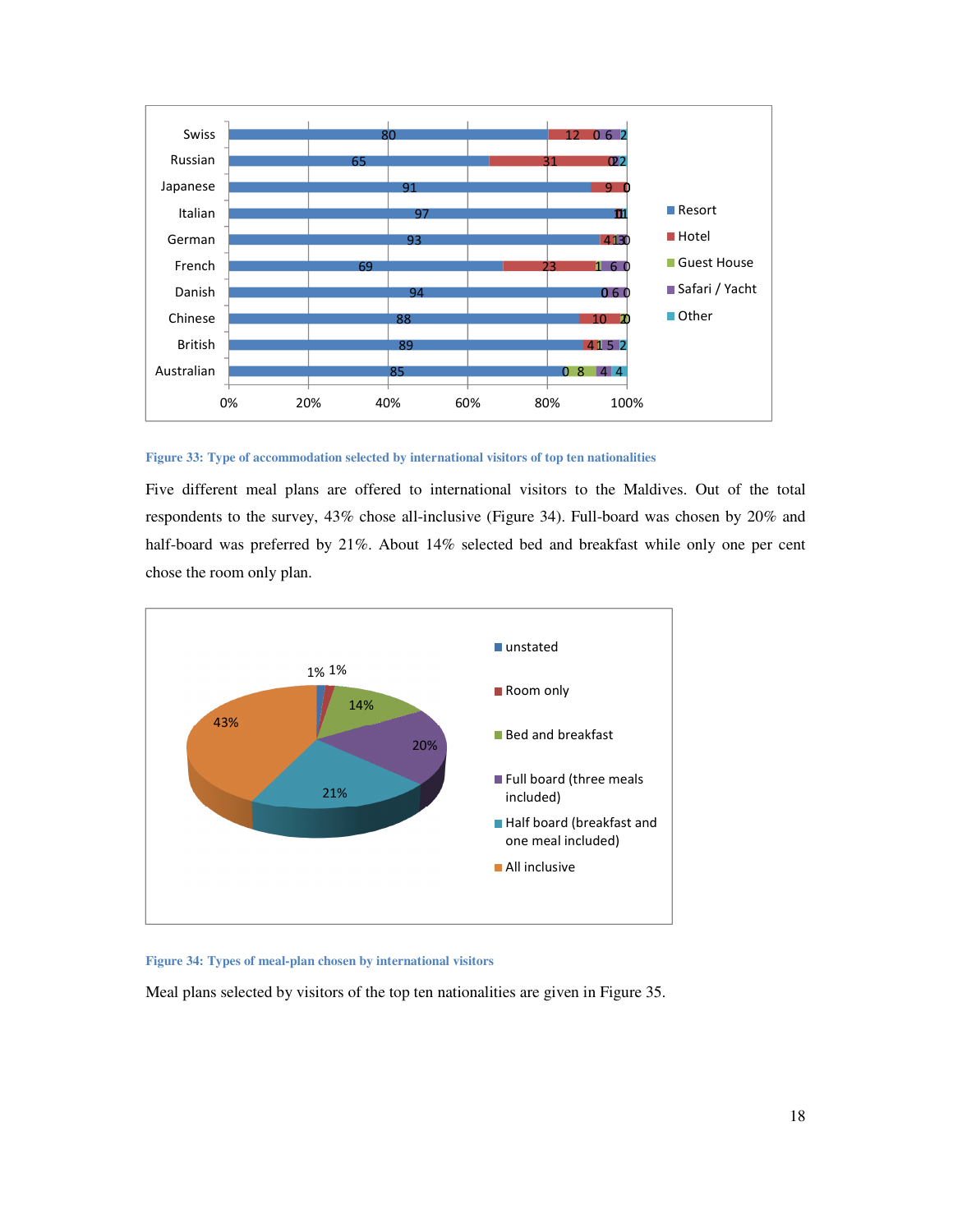

**Figure 35: Types of meal-plan chosen by international visitors of top ten nationalities** 

### 2.6.2 Duration of Stay

The average number of nights spent by international visitors is seven nights. Out of the total respondents to the survey, half of the international visitors spent 4 – 7 nights in Maldives (Figure 36). Of the visitors, 25 per cent stayed  $8 - 11$  nights and  $17\%$  spent  $12 - 15$  nights in Maldives. About 4 per cent spent 3 nights or less in Maldives.



**Figure 36: Number of nights spent in the Maldives** 

Figure 37 shows the duration of stay in the Maldives by visitors of the top nationalities.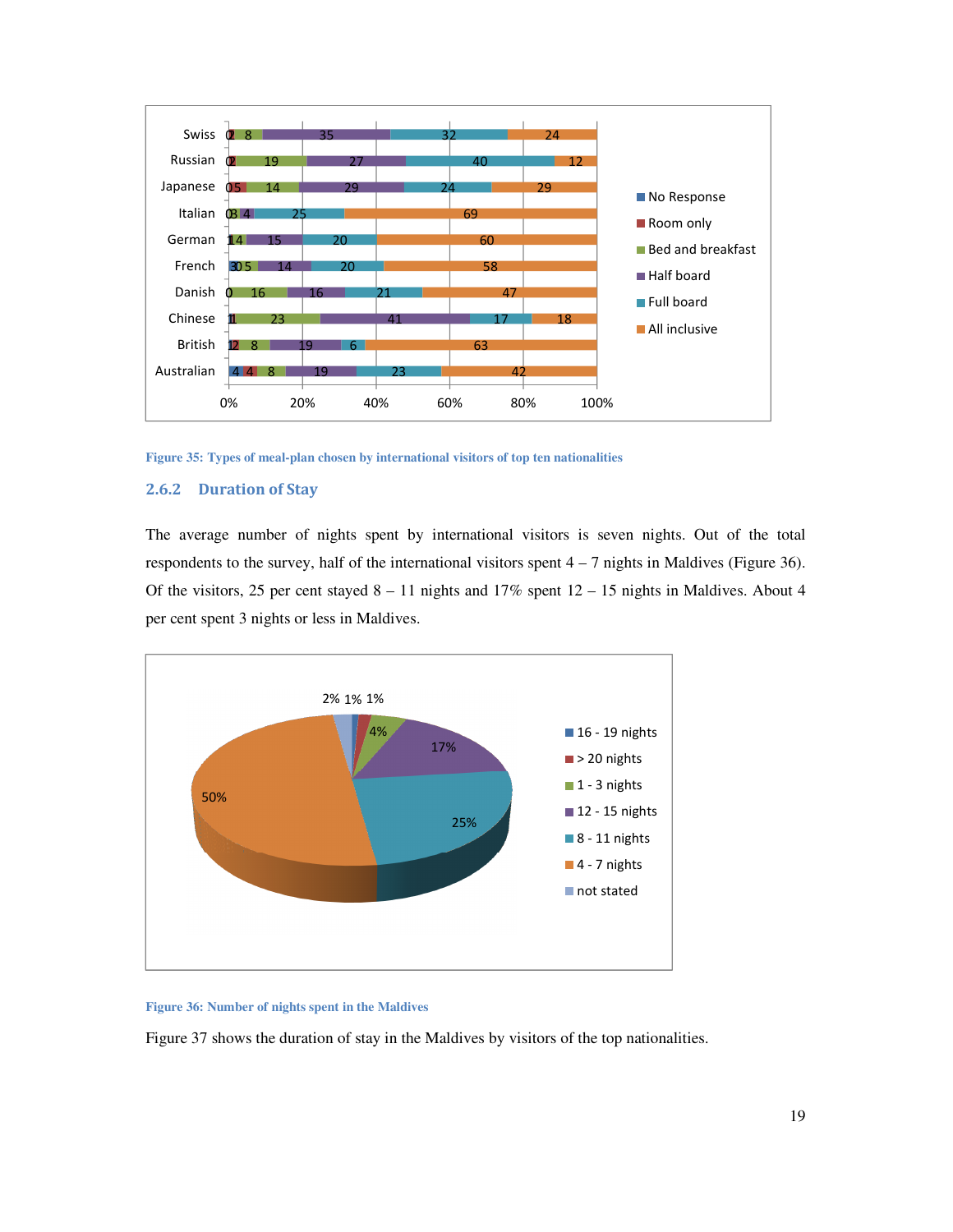

**Figure 37: Number of nights spent in the Maldives by visitors of top ten nationalities** 

# 2.6.3 Activities Enjoyed by International Visitors

Snorkeling is the most popular activity with 78% of visitors enjoying the activity during their stay (Figure 38). Diving (31%) is the second more popular activity followed by spa treatments (29%). About 22% enjoyed water sports during their stay and 13% liked visit to local island. Land –based sports was enjoyed by 7% and picnics by 4% of visitors.



#### **Figure 38: Activities most enjoyed by international visitors**

Snorkelling is enjoyed most by visitors from Europe (41%), Asia (40%) and closely followed by Oceania (36%) and Americans (36%) (Figure 39). Diving is most enjoyed among visitors from America (20%) and Middle East (17%).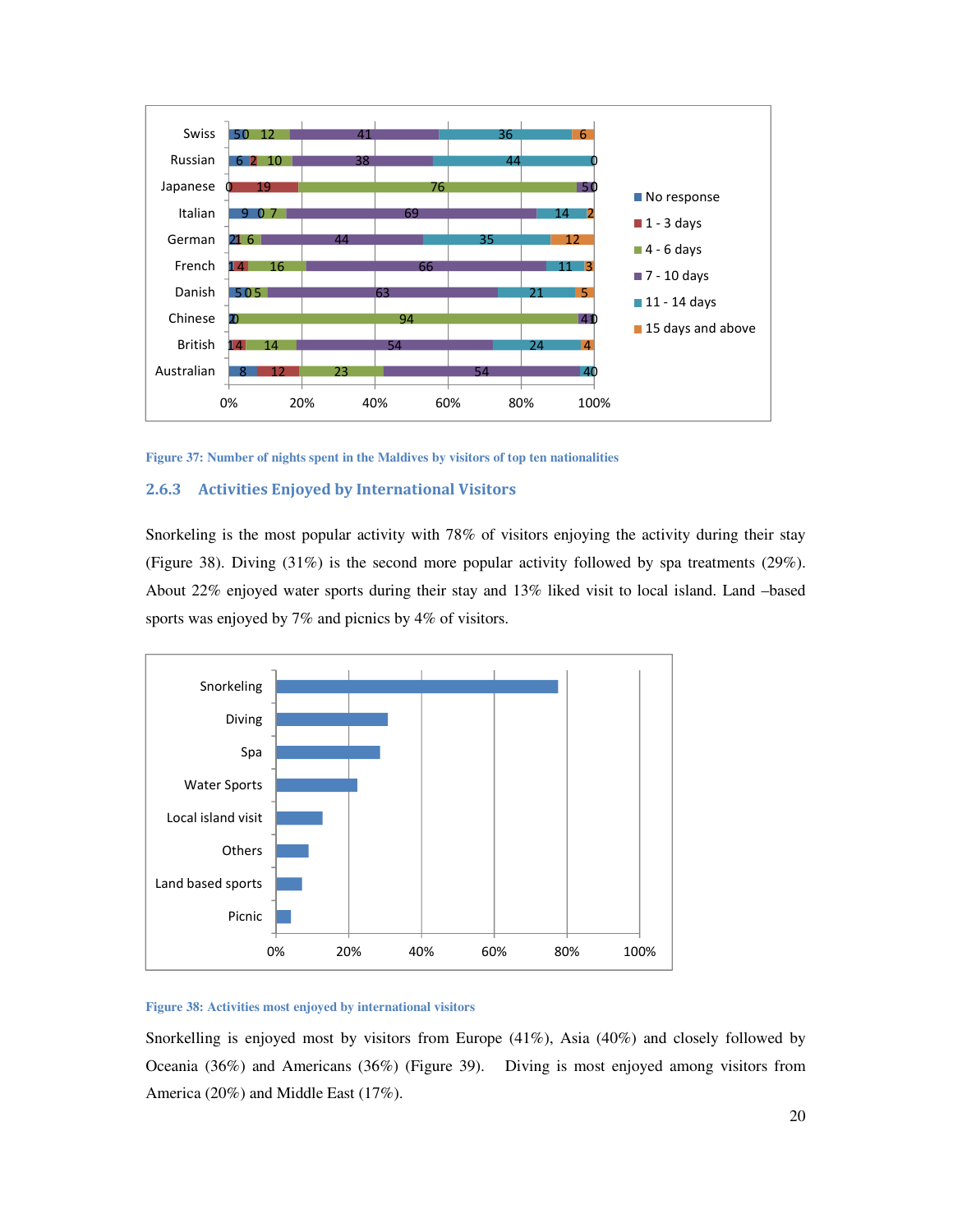

#### **Figure 39: Activities most enjoyed by geographical region**

Of the European international visitors to the Maldives, snorkeling is the most enjoyed activity among all European nationalities (Figure 40). Snorkeling is most popular among Italians (54%), British and Swiss (43%) and Austrian (40%). Health and wellness is most popular among French (22%), British (21%) and Swiss (18%). Diving is most popular among Swiss (25%), Italians (22%) and Austrians  $(20\%).$ 



#### **Figure 40: Activities most enjoyed by Europeans**

Of the Asian international visitors, snorkeling is the most enjoyed activity (Figure 41). Snorkeling is chosen by 40% of Chinese, 38% Japanese and 38% Indians. Diving is most enjoyed by Chinese (17%) and health and wellness by Japanese (24%).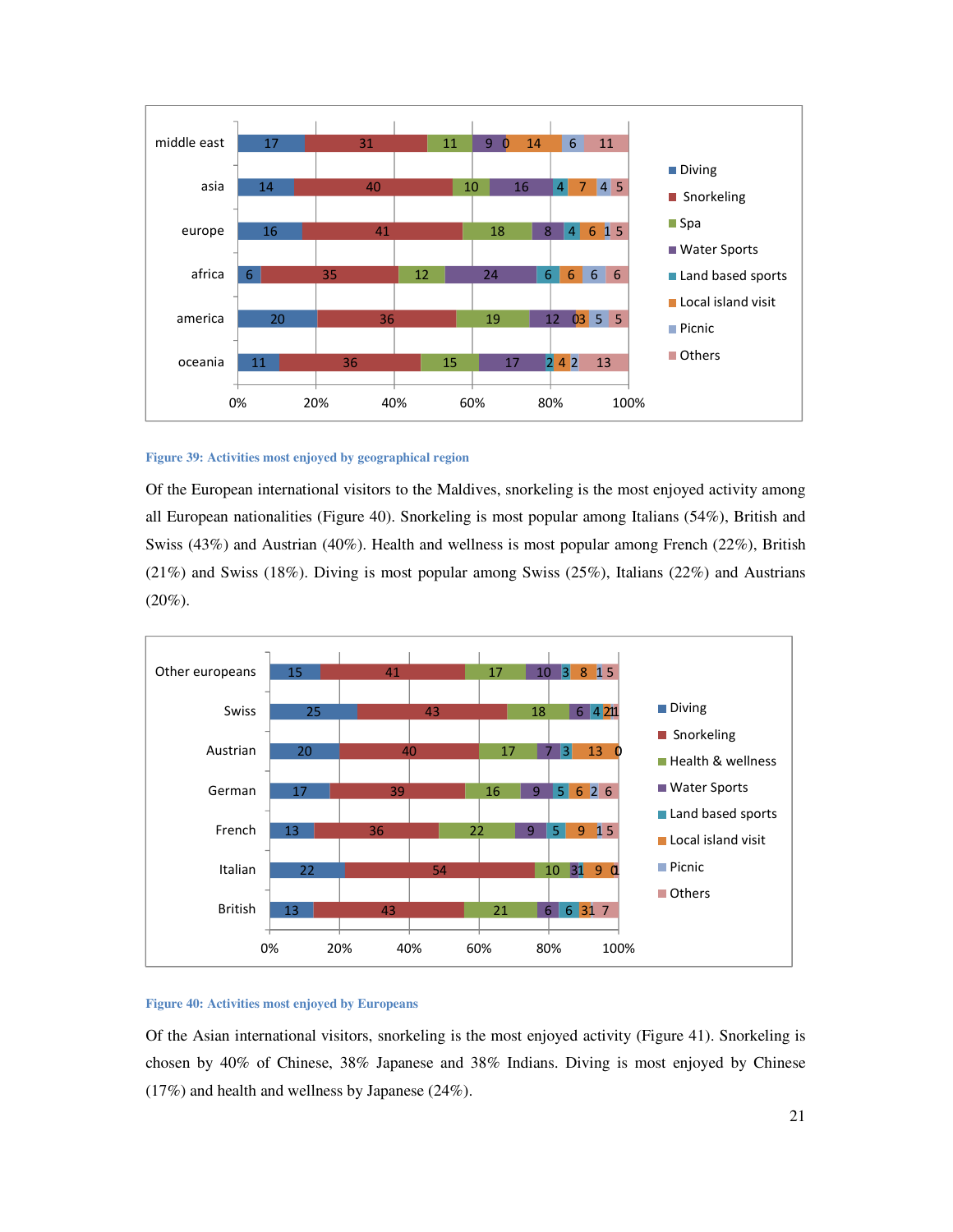

#### **Figure 41: Activities most enjoyed by Asians**

A comparison of activities most enjoyed by gender shows that snorkeling is more popular among females (42%) than males (39%) (Figure 42). More males (17%) enjoy diving than females (15%). Health and wellness is more popular among females (15%) than males (14%). Local island visit is equally popular among both sexes.



#### **Figure 42: Activities most enjoyed by international visitors by gender**

Figure 43 shows the activities most enjoyed by visitors of the top ten nationalities.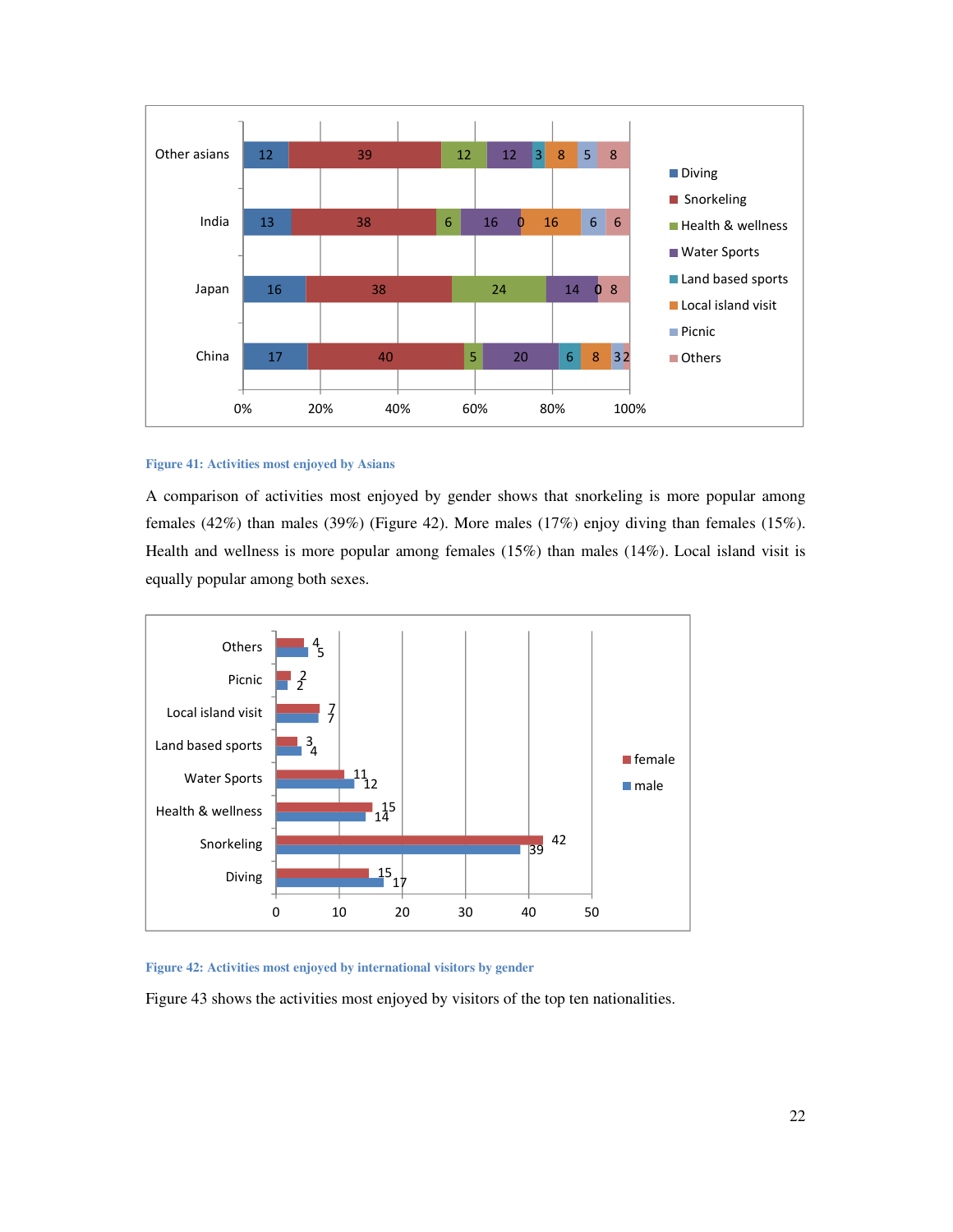

**Figure 43: Activities most enjoyed by international visitors by top ten nationalities** 

# *2.7 VISITOR SATISFACTION*

# 2.7.1 Services at the Ibrahim Nasir International Airport

At least 70% of respondents rated services at the airport as 'excellent' and 'good' except for services at cafés/restaurants and shopping (Figure 44).

For the services provided by cafés and restaurants at the airport, 5% did not state a rating while 7% stated it as not applicable.

Immigration services include service at the passport clearance and customs clearance. Immigration services is rated the highest. Friendliness of staff includes friendliness of immigration and customs staff. Friendliness of staff is rated as 'excellent' by 36% of visitors while 42% rated as 'good'. Information & signage services are rated 'excellent' by 25% and rated 'good' by 45% of international visitors.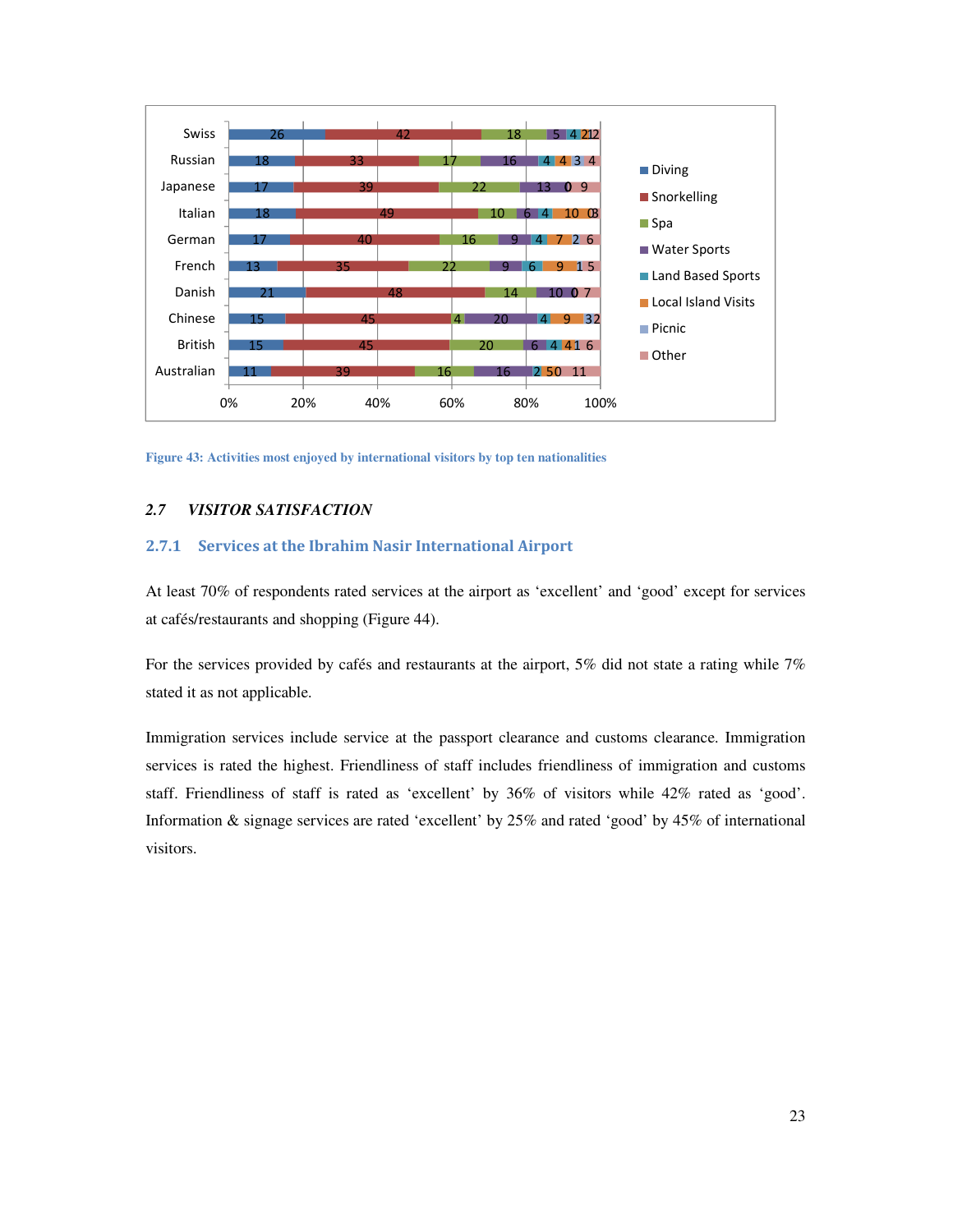

#### **Figure 44 Ratings on services provided at the Ibrahim Nasir International Airport**

Overall, 8% of the visitors rated 'very poor' to all the services provided at the airport. Shopping is rated as 'very poor' by 1% of the visitors and 3% of the visitors rated cafés and restaurants as 'poor'. About 1% of the visitors rated friendliness of staff at both customs and immigrations as 'very poor'.

# 2.7.2 Quality of Hotel Transfer

The combination of 'excellent' and 'good' ratings for the transportation services is at 77% and above (Figure 45). International visitors are most happy with service quality of hotel transfers, rated at 85% and above with 47% rated as 'excellent'. Waiting time for hotel transfer is rated 'excellent' by 43%, 'good' by 34% and 'satisfactory' by 13%. Comfort of hotel transfer is rated 'excellent' by 42%, 'good' by 37% and 'satisfactory' by 12%. While 5% rated waiting time for hotel as 'poor', 2% rated service quality of hotel transfer and comfort of hotel transfer as 'poor'.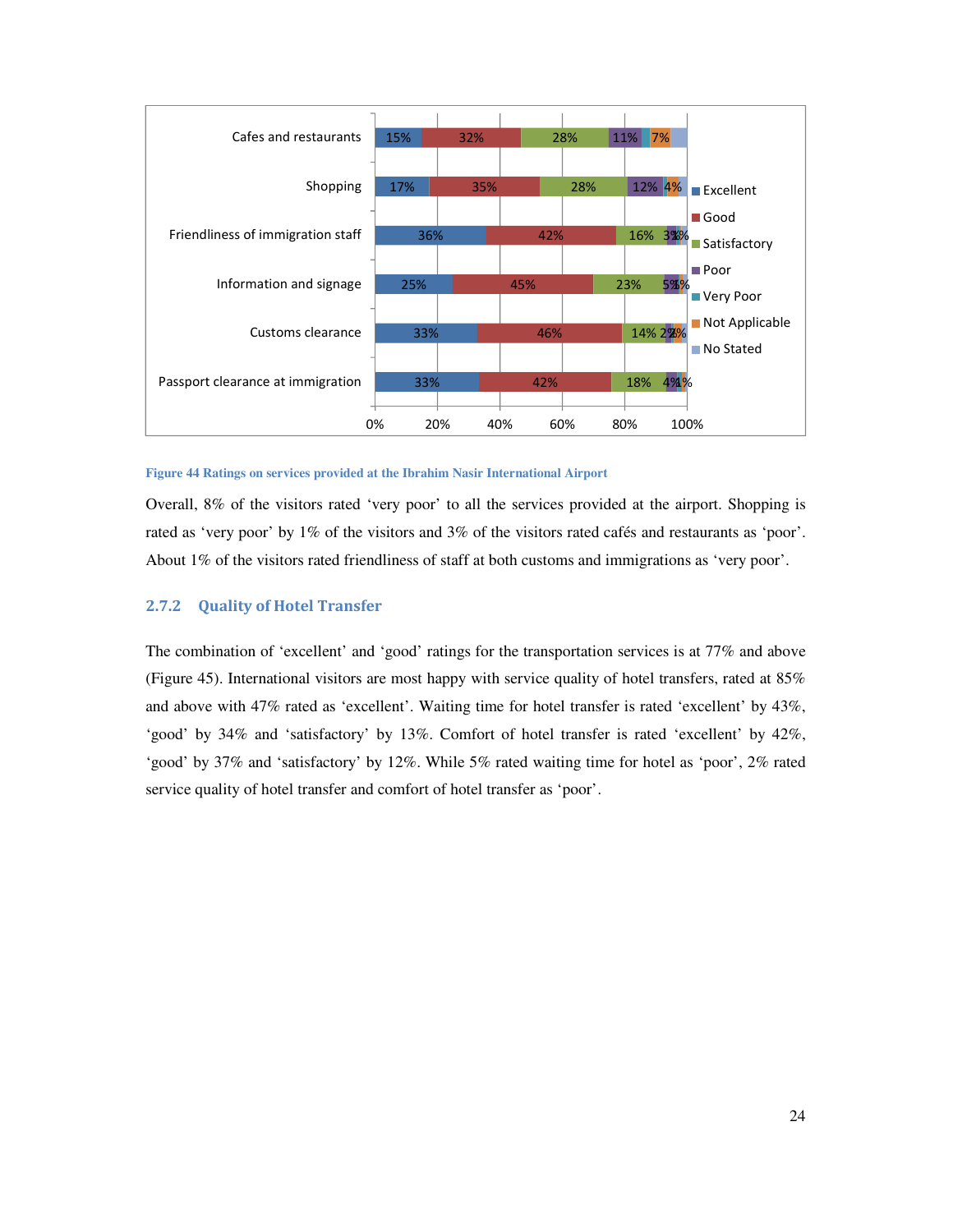

**Figure 45 Ratings on quality of transportation services and comfort at hotel** 

### 2.7.3 Services at the Place of Stay

The quality of place of stay is assessed on both front-line services and facilities. The quality aspects assessed are accommodation, food, beverages, friendliness of staff and recreational facilities.

On average, 59% of international visitors rated their place of stay as 'excellent' in all five categories assessed while 29% rated as 'good' and 9% rated as 'satisfactory' (Figure 46). On the other hand, 2% were rated the service/facilities at their place of stay as 'poor'.



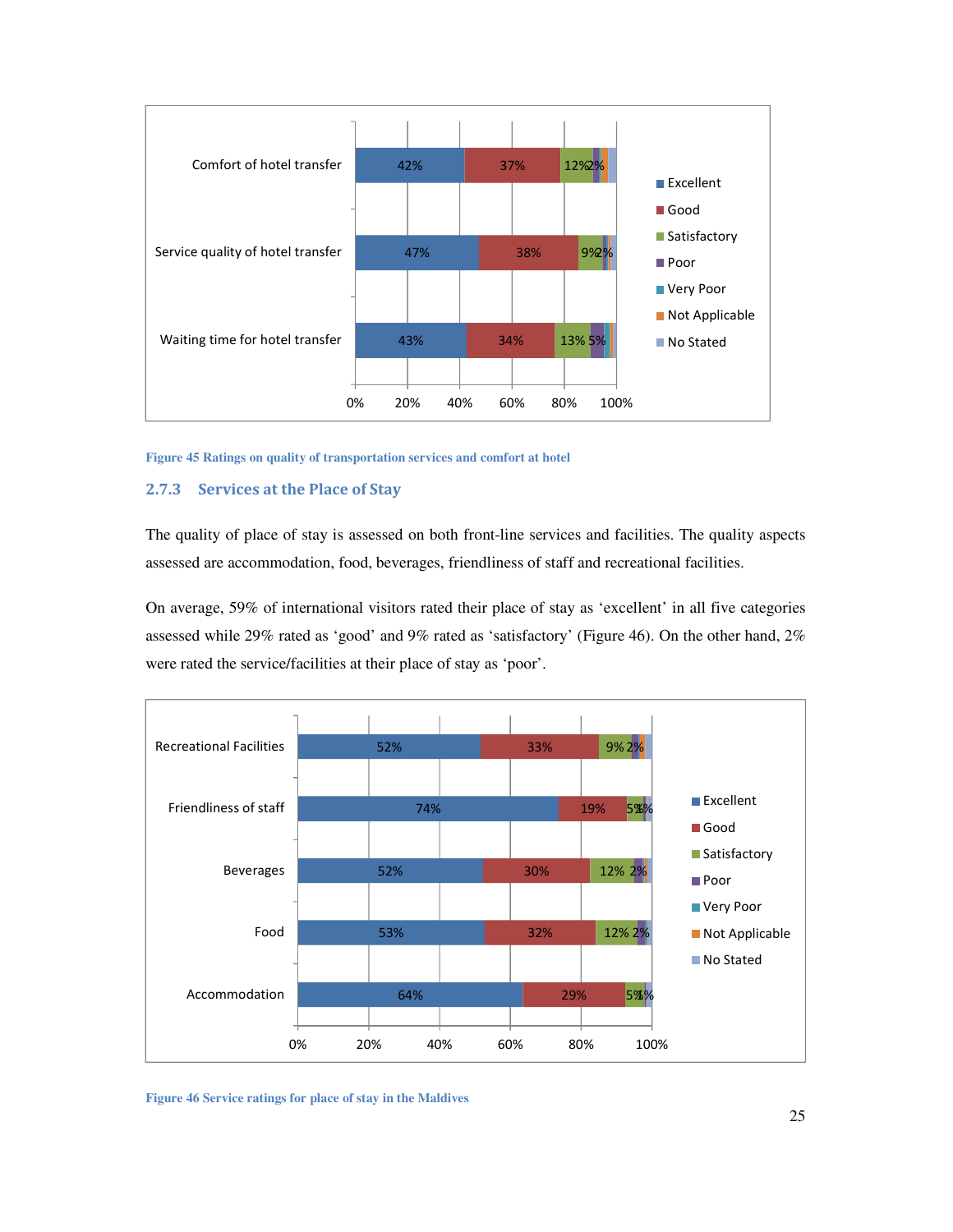Overall, all services at their place of stay except for recreational facilities is rated 'good' and 'excellent' by at least 85% of respondents. Recreational facilities are rated as 'excellent' by 52% of international visitors, while 33% rated it as 'good'.

Friendliness of staff is rated 'excellent' by 74% of visitors while 19% rated 'good'. Accommodation is rated 'excellent' by 64% and 'good' by 29%.

Food and beverages is rated as 'excellent' by 53%and 32% visitors respectively.

# 2.7.4 Perception of Prices

The survey also gathered visitors' perception on the prices charged on accommodation, food and beverages, transportation, telecommunication, recreational activities and shopping.

Prices charged for accommodation, food and transportation in the Maldives is considered reasonable. Of the international visitors to the Maldives, 54% consider accommodation prices as 'value for money' while 31% perceive the prices to be 'expensive' (Figure 47). Of the visitors, 42% consider food prices as 'value for money' while 38% perceive prices to be 'expensive'.



**Figure 47 Perception of prices charged for the services**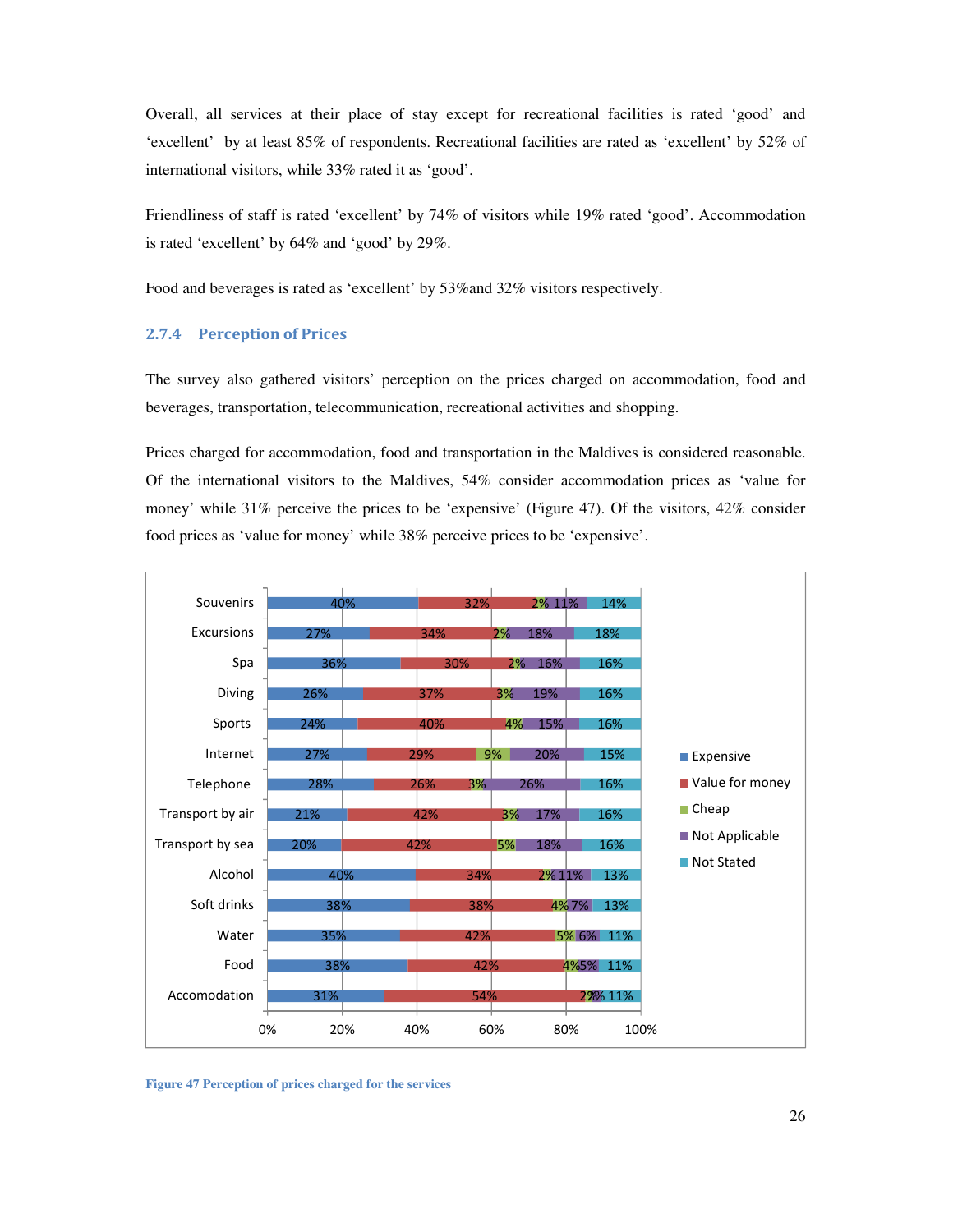On average, water, soft drinks and alcoholic beverages are considered expensive by 38% of visitors while the same percentage of visitors consider them to be 'value for money'. The prices charged for drinking water in the resorts of the Maldives is considered 'expensive' by 35%. Soft drinks and alcoholic beverages are considered 'expensive' by 38% and 40% respectively.

Prices of water are considered 'value for money' by 42% of visitors. About 38% perceive prices of soft drinks to be 'value for money' and 34% consider alcoholic beverages prices are 'value for money'.

Overall the souvenir items are considered 'expensive' by 40% of visitors.

In case of transportation, 42% of visitors perceive air transport prices to be 'value for money' while 21% consider them to be 'expensive'. Sea transportation prices are seen as 'value for money' by 42% of the visitors and 20% of them thought prices as generally expensive.

With respect to recreational activities; sports activities are perceived as 'value for money' by 40%, diving by 37% and excursions by 34%. On the other hand, sports activities are perceived as 'expensive' by 24%, diving by 26% and excursions by 27% of the visitors.

Spa treatment is perceived as 'value for money' by 30% of visitors, while a total of 36% consider it as 'expensive'.

Telephone facilities are seen as 'value for money' by 26% and as 'expensive' by 28%. Internet services are considered 'value for money' by 29% and as 'expensive' by 27%.

## *2.8 OVERALL PERCEPTION OF THE HOLIDAY*

### 2.8.1 Overall Satisfaction

An overwhelming majority of international visitors (93%) stated that the holiday met their expectations. Four per cent of visitors felt that the holiday did not meet their expectations (Figure 48).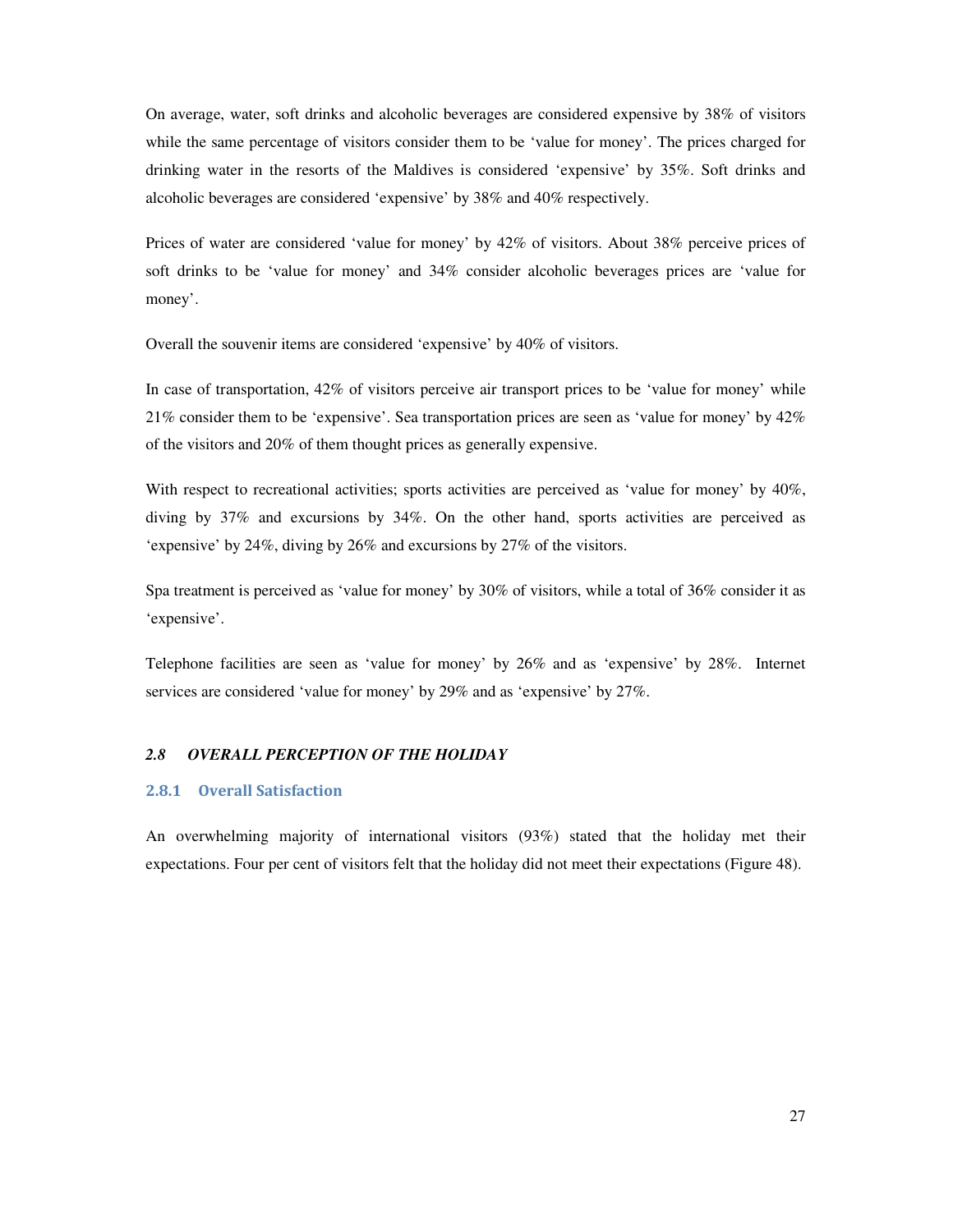

#### **Figure 48 Holiday met with expectation**

The reasons given by the international visitors whose holiday did not meet their expectations were too

- Food was repetitive, staff not concerned
- Expensive, unhelpful staffs
- Late flight arrival. transfer to inferior restaurant
- Boat malfunction prevented visiting some dive spot
- Surf crowded, quality low
- Quality of resort should be better
- Too many surfers and too much rubbish all over island
- No good guide
- Service not up to the standard
- Dirty Beach
- Less activities &limited restaurants

Figure 49 shows the overall satisfaction of their holiday in Maldives for the top ten nationalities.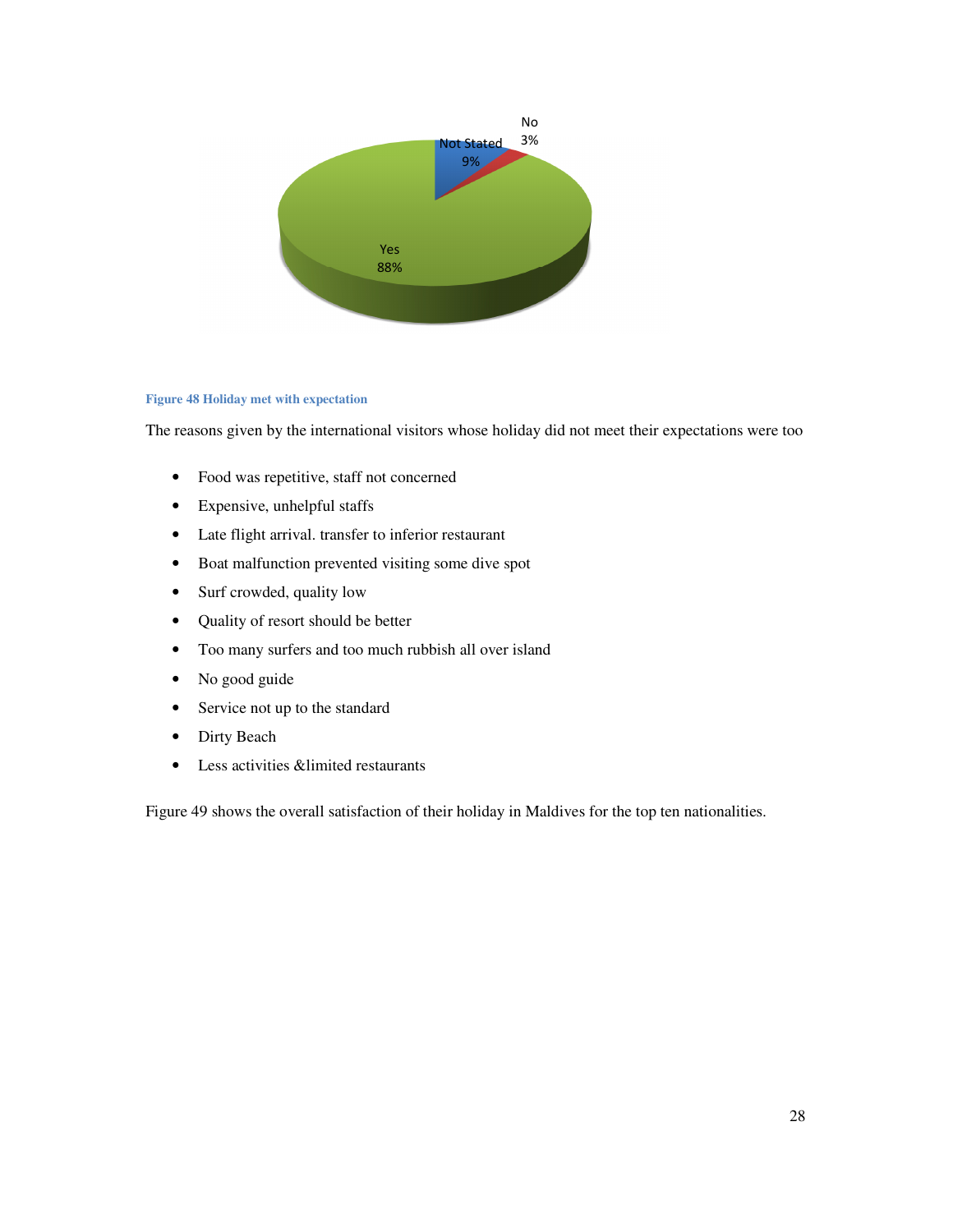

**Figure 49 Overall satisfaction of visitors by top ten nationalities** 

#### 2.8.2 Comparison with Similar Destinations

From the respondents, 36% of the international visitors stated that have visited a destination similar to the Maldives (Figure 50). On the other hand, 61% of visitors reported that they have not visited other destinations similar to the Maldives and 3 % did not state an answer.



**Figure 50 Percentage of International Visitors who visited island destinations similar to Maldives**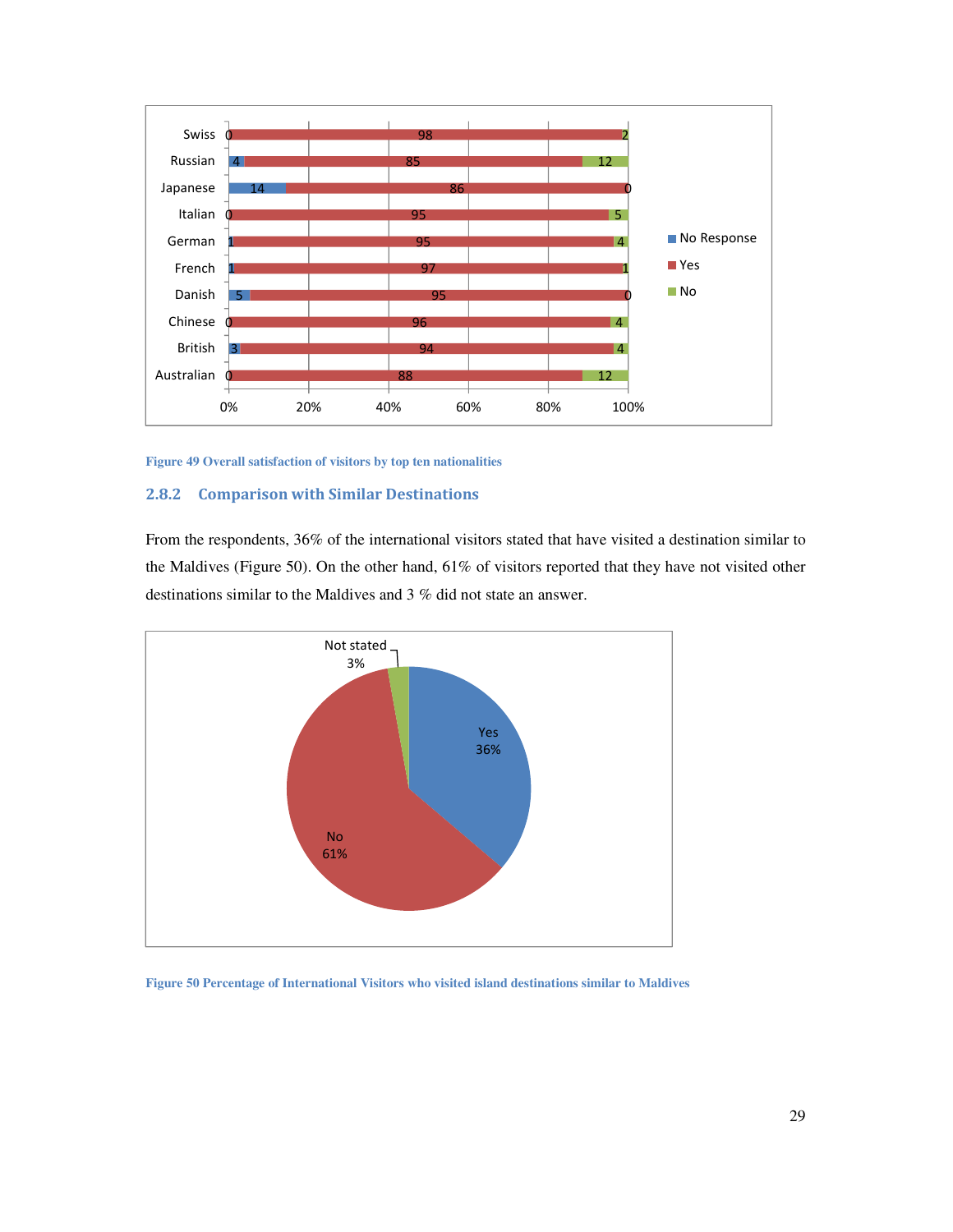

**Figure 51: Rating of the Maldives compared to similar destinations** 

From the 36% international visitors who have visited similar destination, most (60%) rated the natural environment of Maldives better than other similar destinations (Figure 51).

Quality of product  $(45\%)$ , quality of services  $(45\%)$  and safety/security  $(43\%)$  are rated better in Maldives in comparison to similar destinations.

Lower rating is given for Maldives by most visitors compared to other similar destinations for friendliness of staff (44%) and recreational activities (29%).

About 49% consider that value for money of their experience in Maldives is similar to other destinations while 25% rated as better. Value for money of the holiday is considered the weakest aspect (22%) of the Maldives in comparison to other similar destinations.

# 2.8.3 Intention to Visit Again

Of the international visitors, 93% are very happy with their holiday experience in the Maldives and 88% of them expressed their intention to visit again (Figure 52).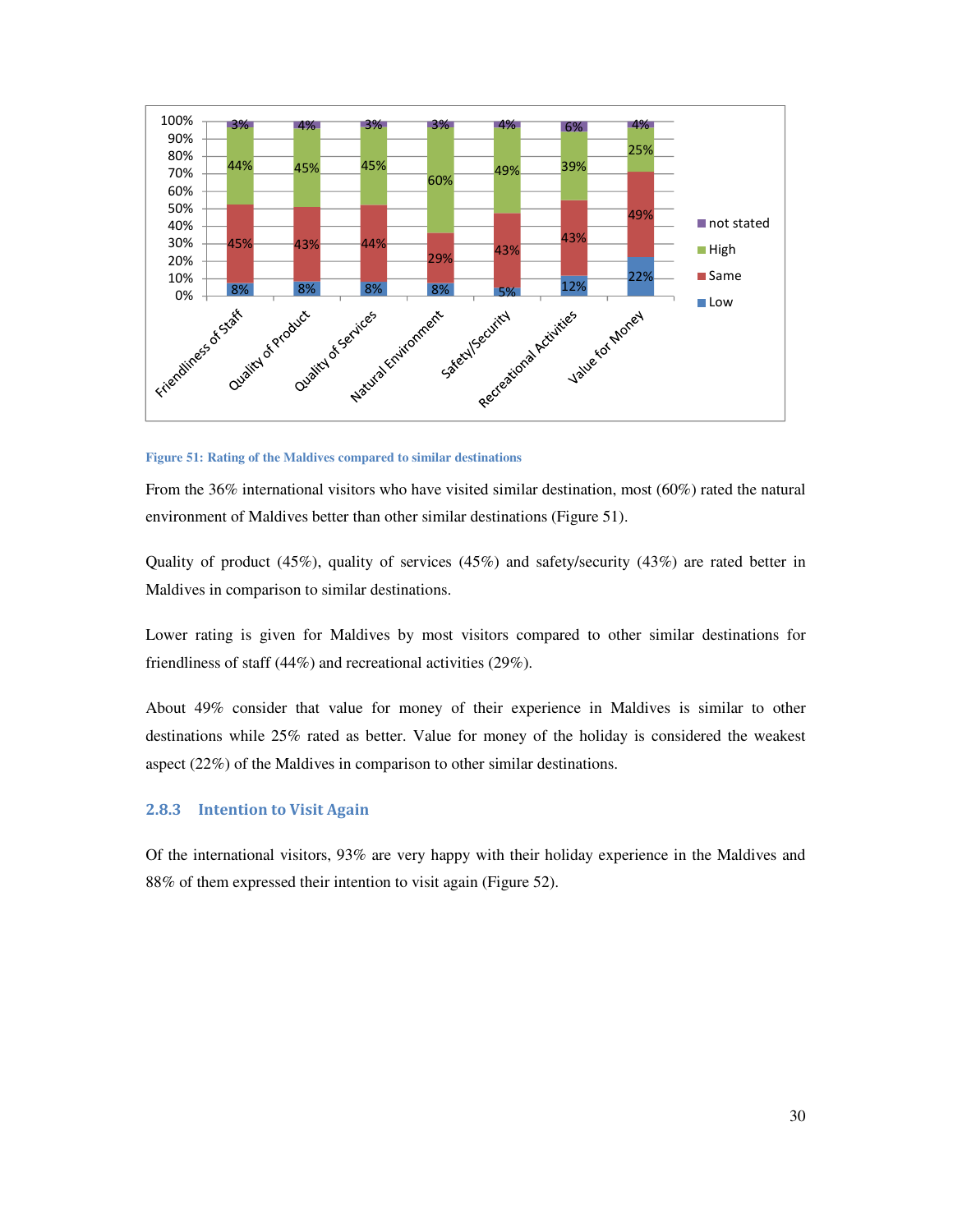

#### **Figure 52: Intention to visit the Maldives again**

Of the 9% of visitors who stated that they did not intend to visit again, the two main reasons given are: the Maldives being expensive, long distance, crowded place of stay, too much rubbish on the island and their desire to see new places.



Figure 53 shows intention to visit the Maldives again by the top ten nationalities.

**Figure 53: Intention to visit the Maldives again by top ten nationalities**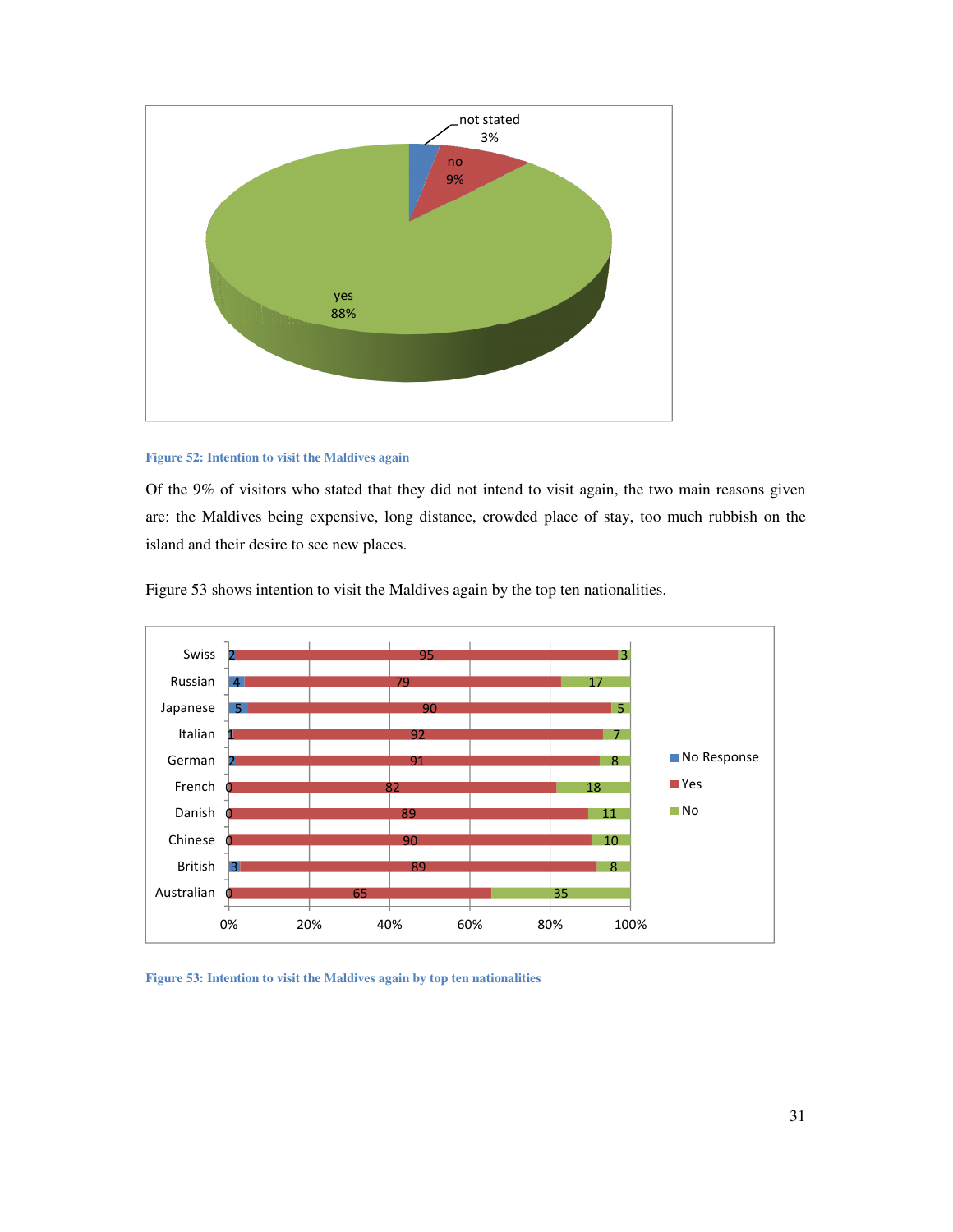# 2.8.4 Intention to Recommend the Maldives to Others

 Of the international visitors, 95% stated that they would recommend the Maldives to others as a holiday destination (Figure 54). Of the remaining 5%, only 2% stated as they will not recommend Maldives to others. Three per cent did not state an answer.



**Figure 54: Number of visitors who will recommend the Maldives to others as a holiday destination** 

Figure 55 shows the proportion of visitors of the top ten nationalities who would recommend the Maldives to other as holiday destination.



**Figure 55: Visitors of top ten nationalities who will recommend the Maldives to others as a holiday destination**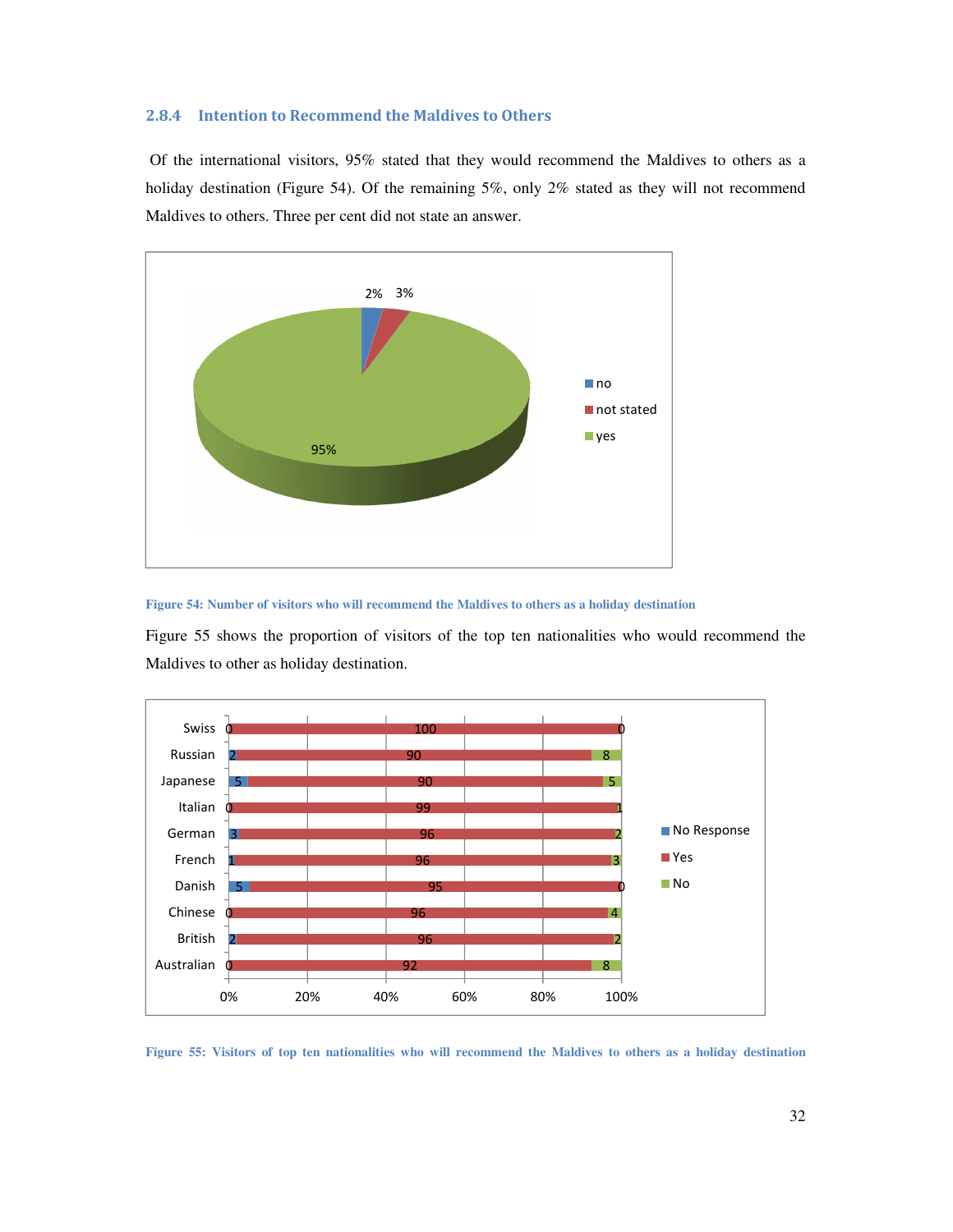# **3 METHODOLOGY**

The questionnaire for the Maldives Visitor Survey undertaken in October 2012 was prepared based on the questionnaire for the survey conducted in 2010. Consultations were untaken with Ministry of Tourism in the preparation and finalization of the questionnaire. The questionnaire consisted of three sections and 29 questions in total.

A letter was provided by Ministry of Tourism to accompany the questionnaire explaining the purpose of the survey. October 2012 questionnaire did not include an incentive to participate or complete the questionnaire.

The questionnaire was prepared in seven different languages of English, Italian, German, French, Japanese, Chinese and Russian. Translation and proofreading of the questionnaire was organized and conducted by CDE Consulting.

Total required number of questionnaires for distribution was 1,500.

Sample size for each language was decided based on the top ten nationalities of 2011 arrivals. Derivation of sample size is given in Table 1. Based on the top ten nationalities, the targeted distribution was 1,800.

|             |          | Sample size |                          |          | Sample   |
|-------------|----------|-------------|--------------------------|----------|----------|
|             |          | by          | Language relevant to     | Survey   | size by  |
| Nationality | Arrivals | nationality | nationality              | language | language |
| China       | 198,655  | 200         | Chinese                  | Chinese  | 200      |
| United      | 104,508  |             |                          |          |          |
| Kingdom     |          | 200         | English                  | English  | 450      |
| Germany     | 90,517   | 200         | German                   | German   | 250      |
| Italy       | 83,088   | 200         | Italian                  | Italian  | 250      |
| Russia      | 63,936   | 200         | Russian                  | Russian  | 200      |
| France      | 59,694   | 100         | French                   | French   | 250      |
| Japan       | 35,782   | 100         | Japanese                 | Japanese | 200      |
| Switzerland | 32,504   |             | French, Italian, German, |          |          |
|             |          | 100         | English                  |          |          |
| India       | 30,978   | 100         | English                  |          |          |
| Korea       | 25,285   | 100         | English                  |          |          |

#### **Table 1 Derivation of sample size**

The questionnaires were colour-coded depending on availability of coloured paper in required number as follows: English (white), Italian (yellow), German (pink), French (blue), Japanese (pink), Chinese (blue) and Russian (green).